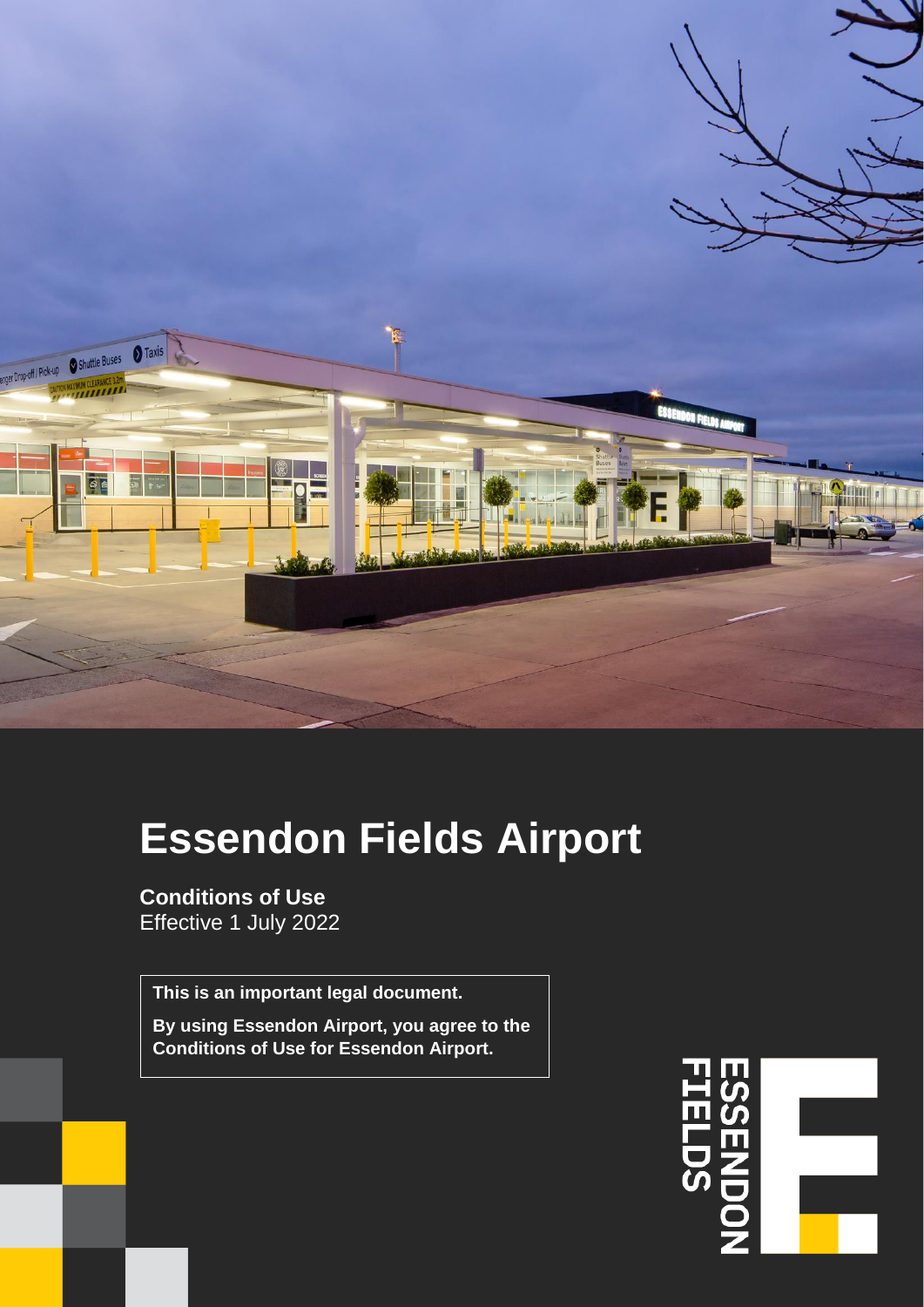

# **Contents**

#### **1 [Use of Essendon Fields Airport...........](#page-2-0) 2** 1.1 [Acceptance of Conditions of Use.....](#page-2-1) 2 1.2 [Amendment to Conditions of Use](#page-2-2) .... 2 1.3 [Definitions........................................](#page-2-3) 2 **2 [Information we require before you use](#page-3-0)  [our Aeronautical Infrastructure](#page-3-0) .................. 3** 2.1 [If you are a new user](#page-3-1) ....................... 3 2.2 [If you are an existing user................](#page-4-0)4 2.3 [You are required to notify us of any](#page-4-1)  changes [.....................................................](#page-4-1) 4 2.4 [We may require bank guarantee or](#page-4-2)  other security [.............................................](#page-4-2) 4 **3 [Using our Aeronautical Infrastructure](#page-4-3) 4 4 [Common User Areas](#page-5-0) ............................ 5** 4.1 [Check in counter..............................](#page-5-1) 5 4.2 [Apron areas.....................................](#page-5-2) 5 4.3 [Additional requirements if you](#page-5-3)  [conduct Charter Operations or use Terminal](#page-5-3)  facilities [......................................................](#page-5-3) 5 4.4 [Engine Ground Running](#page-6-0) .................. 6 **5 [Jet Crossing..........................................](#page-6-1) 6 6 [Aeronautical Charges...........................](#page-6-2) 6** 6.1 [Aeronautical Charges for using](#page-6-3)  [Aeronautical Infrastructure](#page-6-3) ......................... 6 **7 [Goods and Services Tax](#page-8-0) ...................... 8 8 Late Payments [......................................](#page-8-1) 8 9 Failure [to comply with these](#page-9-0)  [Conditions....................................................](#page-9-0) 9 10 Moving Aircraft [.....................................](#page-9-1) 9**

|                                | 11 Disabled Aircraft Removal Plan 9             |  |  |  |  |
|--------------------------------|-------------------------------------------------|--|--|--|--|
| 12 <sup>7</sup>                |                                                 |  |  |  |  |
|                                | 13 Airport Closed or Services Unavailable<br>11 |  |  |  |  |
| 14                             | Services we do not provide12                    |  |  |  |  |
| 15                             | Release and Indemnity  12                       |  |  |  |  |
| 16                             |                                                 |  |  |  |  |
| 17 Exclusion of Warranties and |                                                 |  |  |  |  |
|                                |                                                 |  |  |  |  |
|                                |                                                 |  |  |  |  |
|                                |                                                 |  |  |  |  |
|                                | 19 Privacy and Data Protection15                |  |  |  |  |
| 20                             |                                                 |  |  |  |  |
|                                | Annexure A - Fees and Charges 19                |  |  |  |  |
|                                | <b>Annexure B - Aeronautical Infrastructure</b> |  |  |  |  |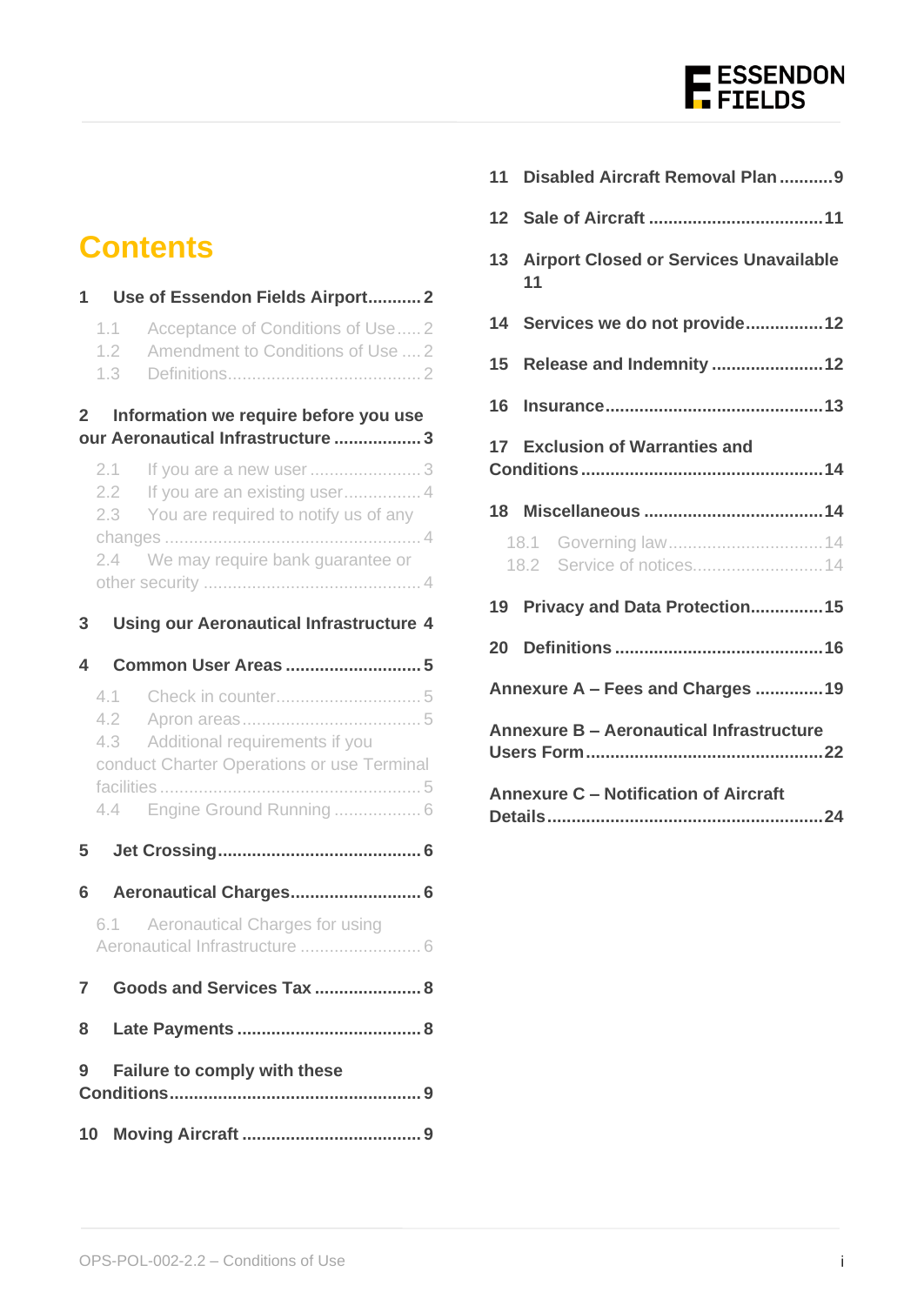

### <span id="page-2-0"></span>**1 Use of Essendon Fields Airport**

#### <span id="page-2-1"></span>**1.1 Acceptance of Conditions of Use**

- a) By using any Aeronautical Infrastructure at Essendon Fields Airport, you accept these Conditions of Use and use the Aeronautical Infrastructure subject to these Conditions of Use, as varied from time to time.
- b) These Conditions of Use take effect from 28<sup>th</sup> September 2021 and are current until we change, replace, or withdraw them.
- c) These Conditions of Use are also available on our website <https://ef.com.au/airport/operations/#airport-user-resources> or at our office at Level 2, Essendon Fields House, 7 English Street, Essendon Fields, Victoria 3051.
- d) These Conditions of Use are binding on all users at all times.

#### <span id="page-2-2"></span>**1.2 Amendment to Conditions of Use**

We may change, replace, or withdraw any part of these Conditions of Use, including the Aeronautical Charges, at any time after providing 30 days prior written notice. This notice may be provided in a tax invoice or statement sent to you, or by publication on our website or advertisement of the change in a newspaper with local circulation.

#### <span id="page-2-3"></span>**1.3 Definitions**

Terms or words used in this document are explained in clause [20.](#page-16-1)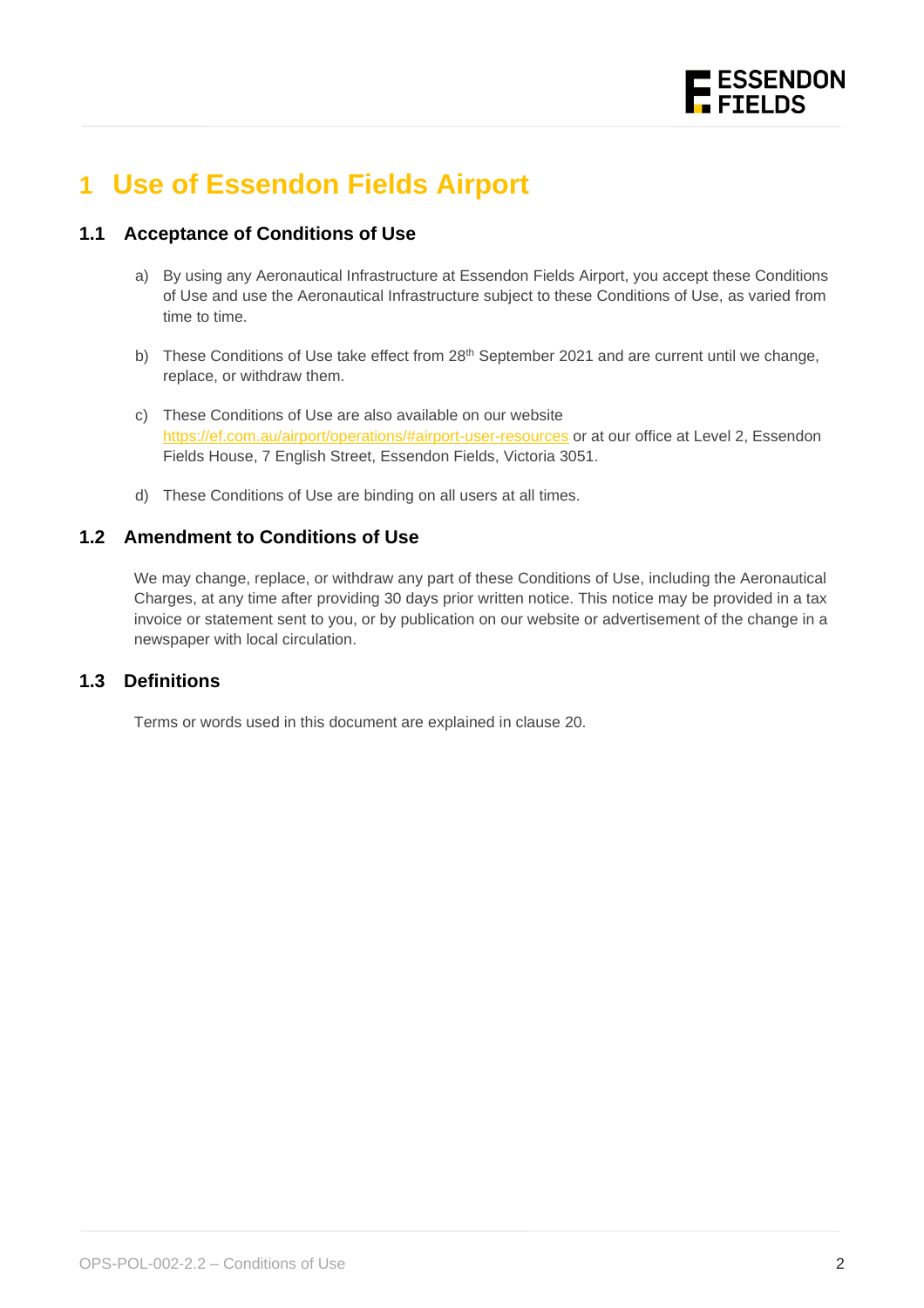

# <span id="page-3-0"></span>**2 Information we require before you use our Aeronautical Infrastructure**

#### <span id="page-3-1"></span>**2.1 If you are a new user**

Before using our Aeronautical Infrastructure you must give us in writing:

- a) your name, address and contact details;
- b) your billing details or a direct debit authority, as agreed;
- c) evidence that you have a security program that meets the requirements of our security arrangements and any relevant requirements of the Air Navigation Act 1920 (Commonwealth);
- d) evidence that you have an Air Operators Certificate (AOC) endorsed for operations at Essendon Fields Airport;
- e) if you operate RPT Operations, evidence that you have in place emergency procedures in connection with all potential threats to passengers, cargo and our Aeronautical Infrastructure as appropriate to your operations and at least to the standard required to comply with our Airport Emergency Procedures;
- f) the names, addresses, telephone numbers, facsimile numbers and all other contact details of your key personnel whom we can contact at any time about emergencies, security, operational or financial matters in connection with you using our Aeronautical Infrastructure;
- g) evidence of the insurance policies you hold that are consistent with the requirements of clause [e\)](#page-13-1) and confirmation that these policies will remain current at all times when you are using our Aeronautical Infrastructure;
- h) details of your ground handling arrangements for passengers and cargo, including contact details, if required for your operations;
- i) arrangements for the removal of stationary aircraft;
- j) details of type, registration and MTOW of each aircraft which you intend to use at the Airport;
- k) a completed Information Form (see [Annexure B\)](#page-20-0); and
- l) a completed Notification of Aircraft Details form (see [Annexure C\)](#page-21-0) for all your RPT, General Aviation and other non-Regular Public Transport Operations aircraft which are likely to be using our Aeronautical Infrastructure.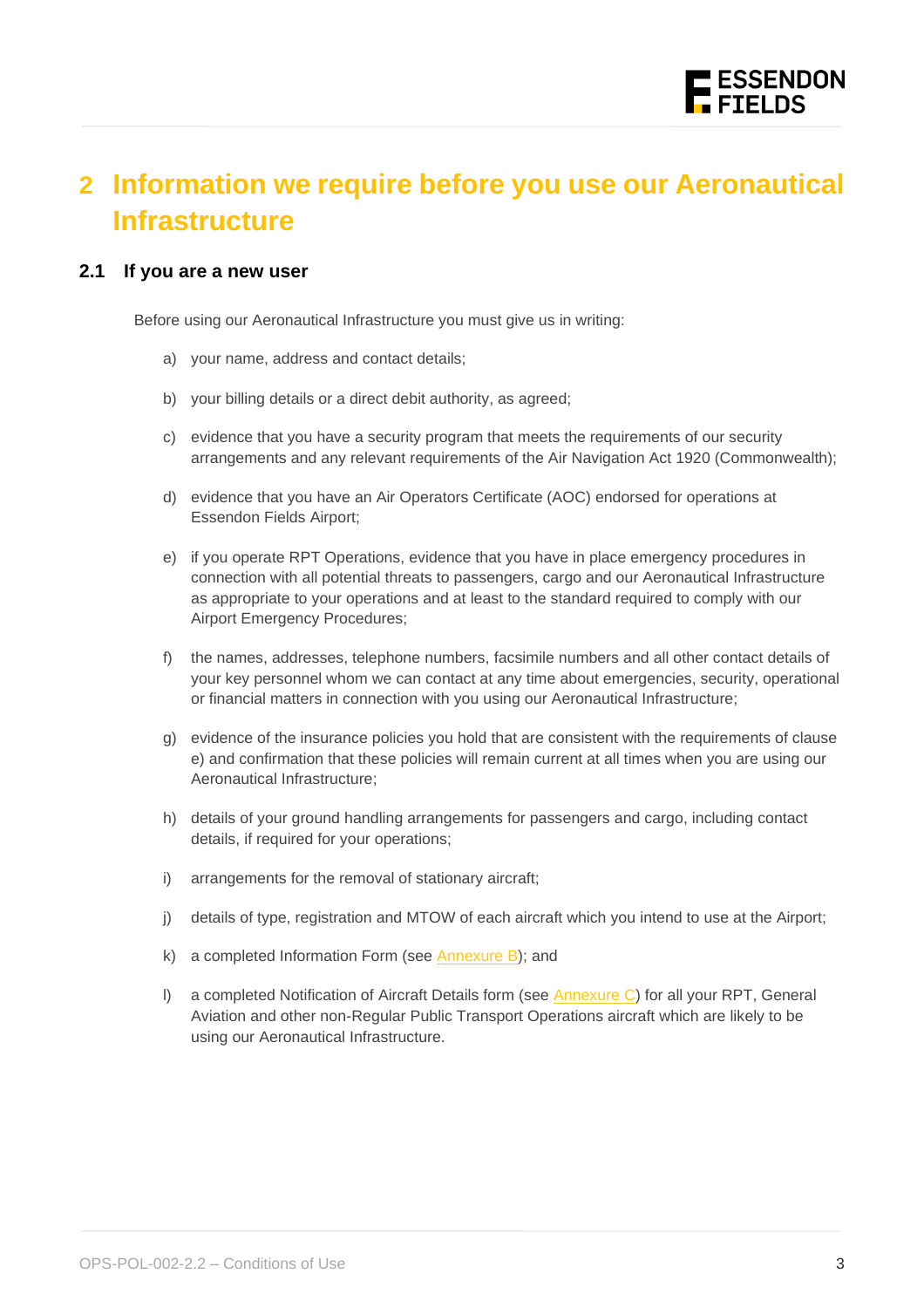

#### <span id="page-4-0"></span>**2.2 If you are an existing user**

If you are an existing user of our Aeronautical Infrastructure, you only need to provide us with:

- a) information that you have not previously supplied;
- b) information we specifically request from time to time; and
- c) the details of any changes to information you have previously supplied.

#### <span id="page-4-1"></span>**2.3 You are required to notify us of any changes**

You must provide us in writing the details of any changes made to information you have provided to us within 14 days of such change.

#### <span id="page-4-2"></span>**2.4 We may require bank guarantee or other security**

If we request you to do so, you must within 14 days of our request, provide us with an unconditional bank guarantee in a form reasonably acceptable to us, as security for performance of your obligations under the Conditions of Use. This bank guarantee must not have an expiry date and be for an amount equal to our reasonable estimate of the Aeronautical Charges that you are likely to incur over a 6 month period, or such other amount we determine appropriate.

#### <span id="page-4-3"></span>**3 Using our Aeronautical Infrastructure**

When using our Aeronautical Infrastructure, must comply with:

- a) these Conditions of Use;
	- i) the operational requirements of the Airport as published in ERSA and NOTAMs;
	- ii) the requirement that aircraft operate in accordance with the Air Navigation (Essendon Fields Airport) Regulations 2018.
	- iii) all relevant Legislation, including ensuring that any required Aviation Security Identification Card or Visitor Identification Card is held;
	- iv) other conditions, instructions, orders and directions necessary for the day-to-day operation of the Airport;
	- v) local flying restrictions, including curfew restrictions; and
	- vi) any directions from the Commonwealth Department of Infrastructure, Transport, Regional Development and Communications, the Civil Aviation Safety Authority of Australia or Airservices Australia or any other regulatory authority having jurisdiction.
- <span id="page-4-4"></span>b) You must not do anything which puts us in breach of any Legislation.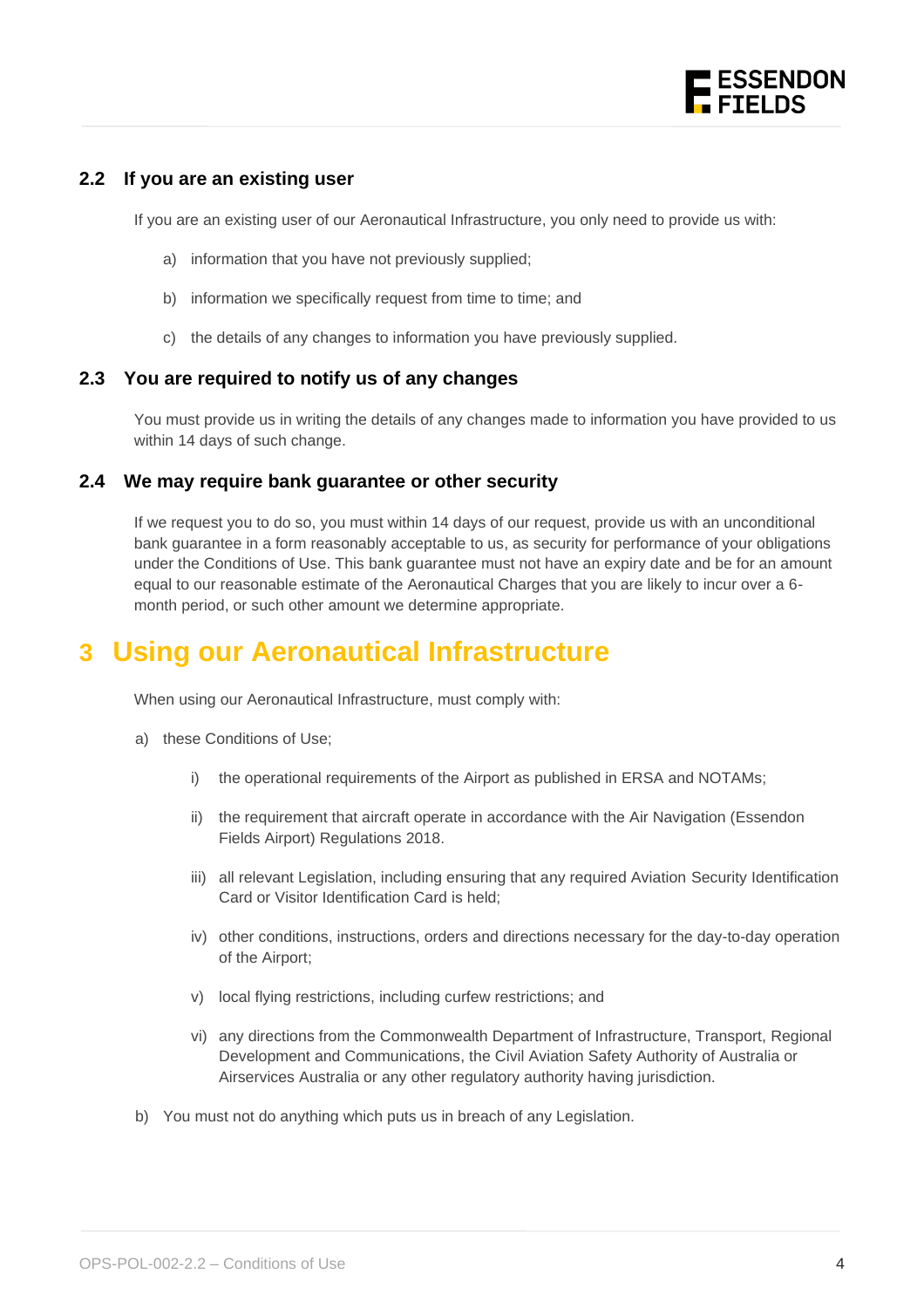

- c) You accept that:
	- i) access to our Aeronautical Infrastructure is subject to the demands of other users of the Airport; and
	- ii) use of the Airport is constrained by Legislation including that dealing with curfews.

### <span id="page-5-0"></span>**4 Common User Areas**

#### <span id="page-5-1"></span>**4.1 Check in counter**

If you use our Terminal Building for processing passengers, you must comply with our current requirements regarding use of the check in counter.

#### <span id="page-5-2"></span>**4.2 Apron areas**

Apron areas are common user parking areas that are managed by us and are subject to parking fees. Unless you have a separate written agreement with us for parking of aircraft on a designated part of the apron, you must comply with our current requirements regarding use of the apron areas, only park on that part of the apron directed by us, and pay the parking fees as described in  $\frac{Annexture}{A}$  in accordance with clause [e\)ii\).](#page-6-4)

Any aircraft operator that does not comply with the directions that are given in relation to apron parking and the use of apron areas may be subject to a parking fine and access rights to the airport infrastructure revoked.

#### <span id="page-5-3"></span>**4.3 Additional requirements if you conduct Charter Operations or use Terminal facilities**

If you conduct Charter Operations to or from the Airport and utilise the Airport Terminal at any time for the purpose of embarking and disembarking passengers, then within the first 5 days of start of each calendar month you must provide the Airport, in writing, the number of passengers you embarked and disembarked through the Airport Terminal during the previous calendar month.

Reports can be made via an online reporting form on the Essendon Fields website. Alternatively, if you have a number of flights to report on for the month you can contact the Airport via email for an excel spreadsheet template to complete and submit.

If no Charter Operations are conducted through the Airport Terminal for the month, there is no requirement to report for that calendar month.

You can provide information to us by any of the following means: Online form: <https://ef.com.au/airport/operations/#airport-user-resources>

by email: [aviation@ef.com.au](mailto:aviation@ef.com.au)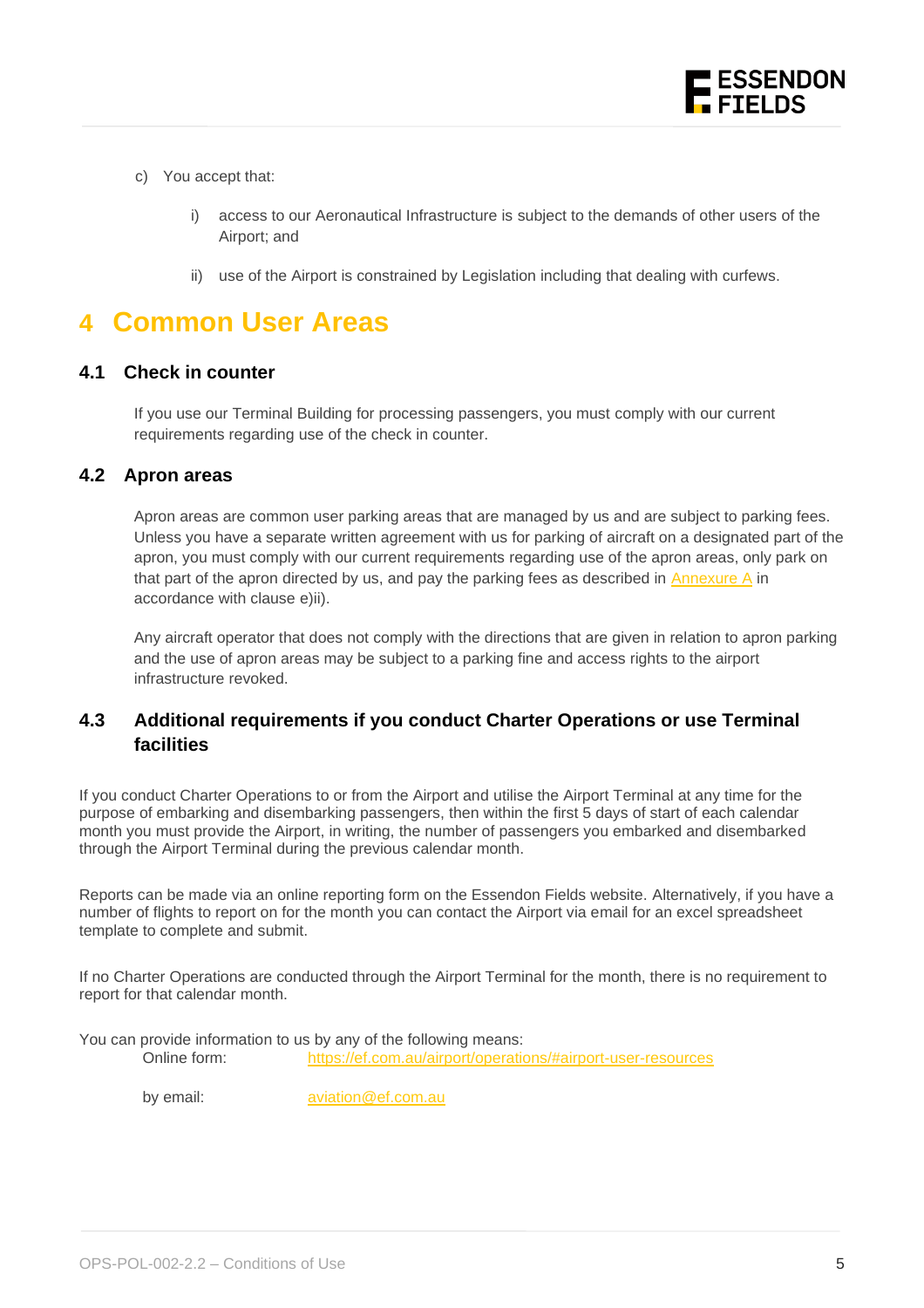

#### <span id="page-6-0"></span>**4.4 Engine Ground Running**

Essendon Airport Pty Ltd is a federally leased Airport and under the Airports Act 1996 is required to produce an Environment Management Strategy. This Strategy is required to specify measures for controlling environmental impacts including generation of noise from ground running aircraft.

All aircraft operators and maintenance organisations are required to plan and conduct any ground running in accordance with *OPS-PRO-013-Aircraft Engine Ground Run Procedure*. This Procedure can be found on the Essendon Fields website at [https://ef.com.au/airport/operations/#airport-user](https://ef.com.au/airport/operations/#airport-user-resources)[resources](https://ef.com.au/airport/operations/#airport-user-resources) or requested via [aviation@ef.com.au.](mailto:aviation@ef.com.au)

### <span id="page-6-1"></span>**5 Jet Crossing**

- a) Requests for using the jet crossing require you to give us the following minimum notification times:
	- i) For departing aircraft during hours when one of our Airport Operations Officers is on duty: 60 minutes prior to estimated departure time;
	- ii) For arriving aircraft during hours when one of our Airport Operations Officers is on duty: 60 minutes prior to estimated arrival time;
	- iii) When one of our Airport Operations Officers is not on duty: 24 hours before required opening time.
- b) If you become aware that the required time for the jet crossing to be opened has changed, you must immediately notify the Airport Operations Officer.
- c) You must ensure that an aircraft does not use the jet crossing until such time as the jet crossing gate signal light is green and the gates are fully open.
- d) You must ensure that aircraft using the jet crossing do so in a safe manner, without injury or damage to other aircraft, vehicles or persons.
- <span id="page-6-4"></span>e) We reserve the right to not operate the jet crossing outside the Airport Operations Officer duty hours. We may also:
	- i) undertake maintenance to the jet crossing when we deem this is required; and
	- ii) deny access to the jet crossing if the required advance notice has not been provided to us.

### <span id="page-6-2"></span>**6 Aeronautical Charges**

#### <span id="page-6-3"></span>**6.1 Aeronautical Charges for using Aeronautical Infrastructure**

a) You are liable for and must pay us the applicable Aeronautical Charges.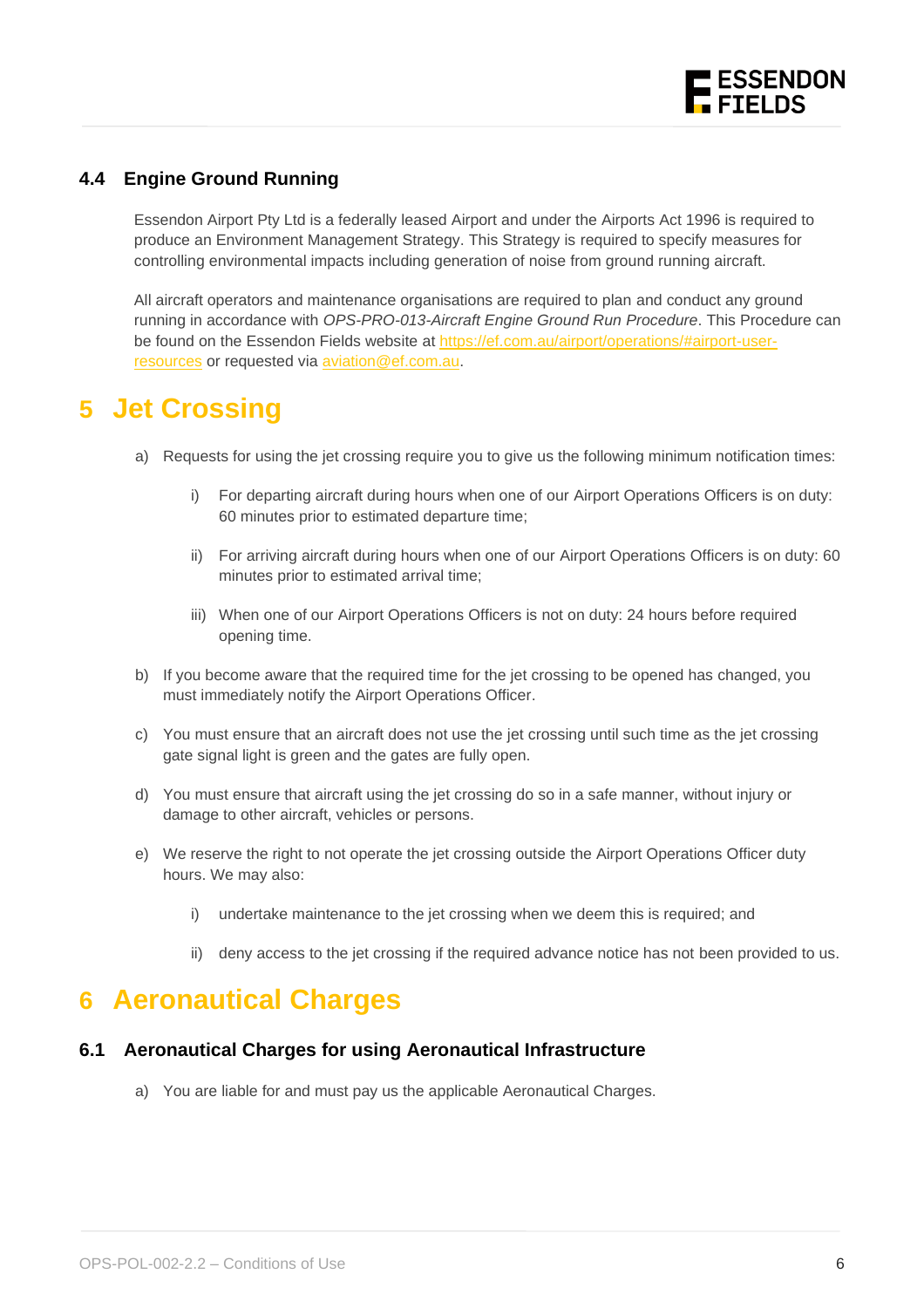

- b) In the case of an aircraft used for General Aviation or other non-Regular Public Transport Operations, where the holder of the Certificate of Registration satisfies us by notification in writing to us before the eighth day of the month following the use of the Aeronautical Infrastructure that the holder of the Certificate of Registration was not the Operator of the aircraft at the time of the use and supplies in the notice, the name and address of the Operator of the aircraft at the time of the use, we may accept payment from the Operator of the aircraft in lieu of you if such payment is received promptly, but at all times, you remain primarily liable to pay the applicable Aeronautical Charges in the event that payment is not received from the Operator.
- c) The Aeronautical Charges:
	- i) accrue from day to day;
	- ii) are payable in Australian dollars only;
	- iii) are payable in full, without deduction, set off or counterclaim;
	- iv) if you have a credit account with us, are payable within 14 days of use of our Aeronautical Infrastructure or such later date specified in our invoice to you; and
	- v) if you do not have a credit account with us or have not made other prior arrangements with us in writing, you must pay the Aeronautical Charges you owe before your aircraft leaves the Airport.
- d) You must pay the sum which the invoice shows are owing within the time stated for payment on the invoice by one of the following methods:
	- i) by direct deposit into our bank account:
		- Essendon Airport Pty Ltd Westpac Banking Corporation 360 Collins Street, Melbourne VIC BSB 033-000 Account No. 440322
	- ii) by cheque made payable to Essendon Airport Pty Ltd; or
	- iii) by any other method approved by us in writing or shown on the invoice.
- e) If a liquidator, provisional liquidator, receiver, administrator, trustee in bankruptcy or executor ("administrator") is appointed (whether or not by an order of a court) in respect of the affairs or assets of a person liable for Aeronautical Charges in respect of use of our Aeronautical Infrastructure, then the administrator is jointly and severally liable with that person for all Aeronautical Charges in respect of each use which occurs during the currency of the administrator's appointment.
- f) If the Airport or EAPL become subject to a sale by the Commonwealth of Australia in whatever form, you agree that we are entitled to provide to the Commonwealth of Australia and its advisers and any prospective purchasers and their advisers, any information we hold relating to you, your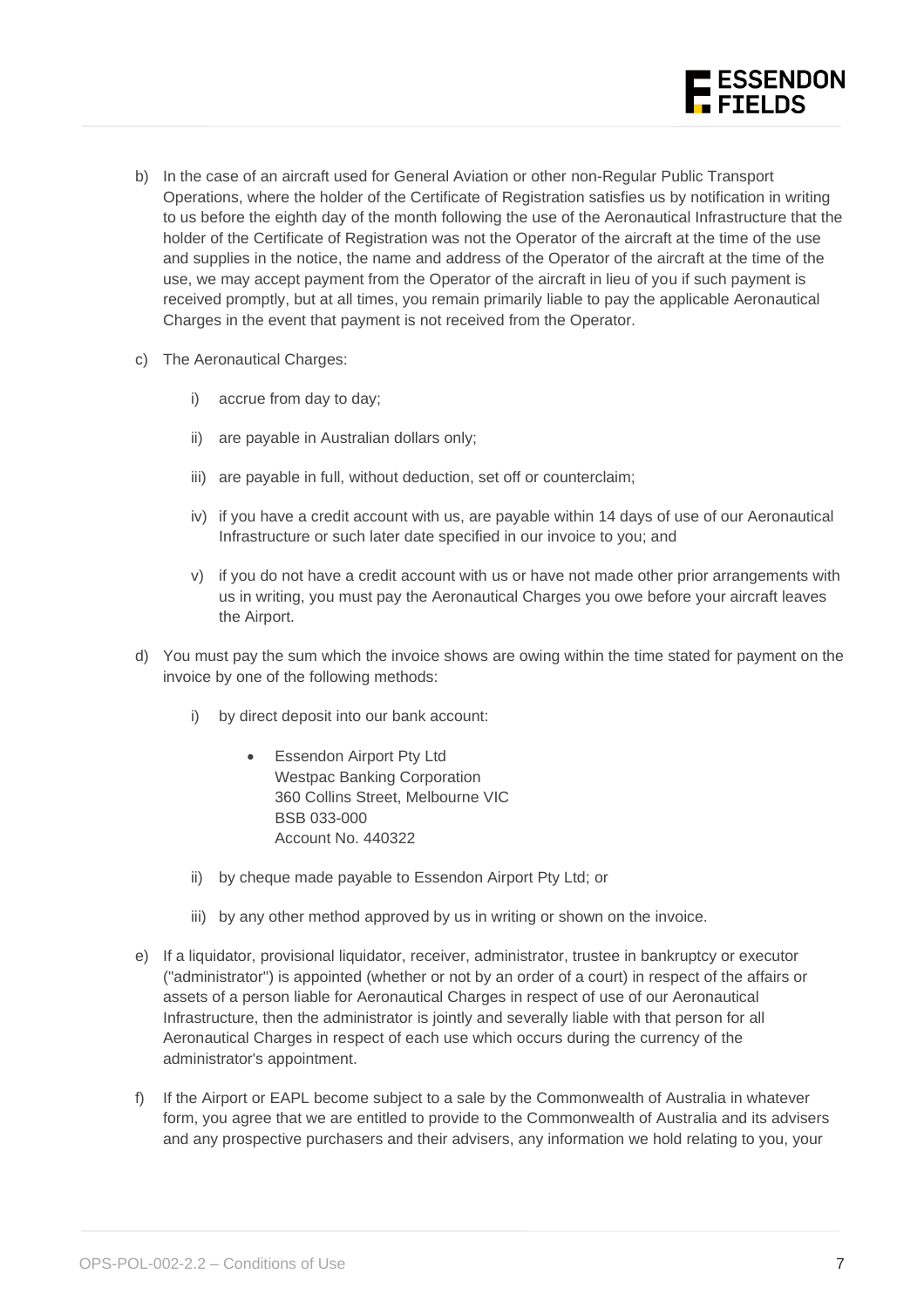

use of our Aeronautical Infrastructure, Aeronautical Charges applicable to you or debts you owe to us.

### <span id="page-8-0"></span>**7 Goods and Services Tax**

- a) The Aeronautical Charges, as amended from time to time are exclusive of GST. You must pay GST in addition to the Aeronautical Charges that are payable for your use of our Aeronautical Infrastructure at the same time and in the same way as you are required to pay the Aeronautical Charges.
- b) We will issue a tax invoice to you as required by law.
- c) If an adjustment event arises in connection with a supply made under these Conditions of Use, the supplier must give the other party an adjustment note in accordance with GST law.
- d) If these Conditions of Use require one party to pay for, reimburse or contribute to any expense, loss or outgoing suffered or incurred by the other party, the amount required to be paid, reimbursed or contributed to by the first party will be reduced by the amount of input tax credits (if any) to which the other party is entitled in respect of the reimbursable expense.

#### <span id="page-8-2"></span><span id="page-8-1"></span>**8 Late Payments**

- a) If you do not pay any amount you owe us on time you must pay interest on the amount due from and including the day the amount becomes payable up to and including the day you pay the amount due in full. Interest is also payable on overdue interest.
- <span id="page-8-3"></span>b) Interest is calculated daily at the rate of 15% per annum.
- c) If within 7 days of receiving an invoice from us, you notify us in writing that you dispute any Aeronautical Charge shown in that invoice and in our reasonable opinion you have reasonable grounds to dispute it, then we will negotiate with you in good faith with a view to resolving the dispute.
- d) In the case of a dispute, any undisputed amounts, or portions, are to be paid within the time required by the invoice.
- e) If you do not pay us an undisputed amount you owe us within 28 days after it is due for payment, or if negotiations over disputed amounts undertaken in accordance with clause [8](#page-8-2)[b\)](#page-8-3) have failed to resolve the dispute, we may:
	- i) refuse to allow any or all of your aircraft to use our Aeronautical Infrastructure;
	- ii) detain any of your aircraft pursuant to a specific lien until you have paid all due Aeronautical Charges and interest;
	- iii) take any other action against you that the law allows to recover any amounts you owe us.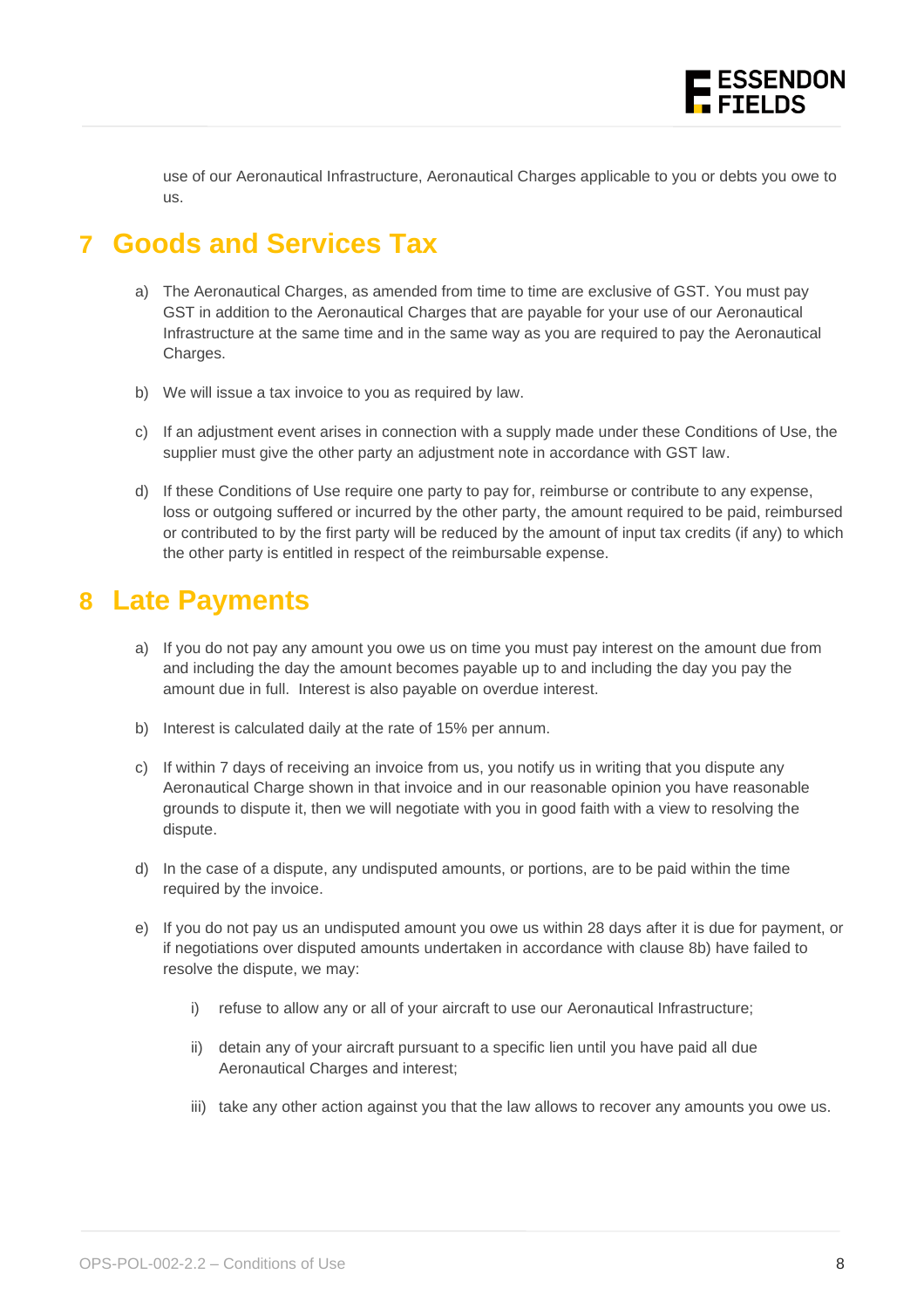

### <span id="page-9-0"></span>**9 Failure to comply with these Conditions**

- a) In addition to clause [8,](#page-8-2) we may, subject to our obligations under Legislation and the Airport Lease, give you 7 days notice in writing to cease using our Aeronautical Infrastructure if you do not comply with these Conditions of Use.
- b) If you do not comply with any safety or security requirements, we may give you notice to comply immediately.

### <span id="page-9-3"></span><span id="page-9-1"></span>**10 Moving Aircraft**

- a) We may order you to:
	- i) move an aircraft to another position at the Airport; or
	- ii) remove an aircraft from the Airport,
	- iii) (subject to air traffic clearances) at your cost and within a specified time, being a period that we consider in all the circumstances to be reasonable.
- <span id="page-9-5"></span><span id="page-9-4"></span>b) If you do not comply with our order under clause [10\(](#page-9-3)a) within the specified time, we may move or remove the aircraft.
- c) We may move or remove any aircraft at any time if the aircraft forms a threat, or is perceived as a threat, to aviation safety or if ordered by any authority, including the Commonwealth Department of Infrastructure, Transport, Regional Development and Communications, the Civil Aviation Safety Authority of Australia, Airservices Australia, the Office of Transport Security, the Australian Federal Police or any other regulatory authority having jurisdiction.
- d) If we move or remove an aircraft in accordance with clauses [b\)](#page-9-4) or [b\):](#page-9-5)
	- i) you must pay our reasonable costs of having the aircraft moved or removed and any costs incurred by us as a result of having the aircraft moved or removed; and
	- ii) we are not liable for any loss, liability or exposure you incur arising out of the removal;
	- iii) you are liable for and indemnify us, our officers, employees, contractors and agents against any personal injury, death, loss or damage sustained in moving the aircraft or caused or contributed to by your failure to comply with our order.

### <span id="page-9-6"></span><span id="page-9-2"></span>**11 Disabled Aircraft Removal Plan**

a) You must have a copy of the Essendon Airport Pty Ltd Disabled Aircraft Removal Plan. A copy can be requested by emailing [aviation@ef.com.au](mailto:aviation@ef.com.au)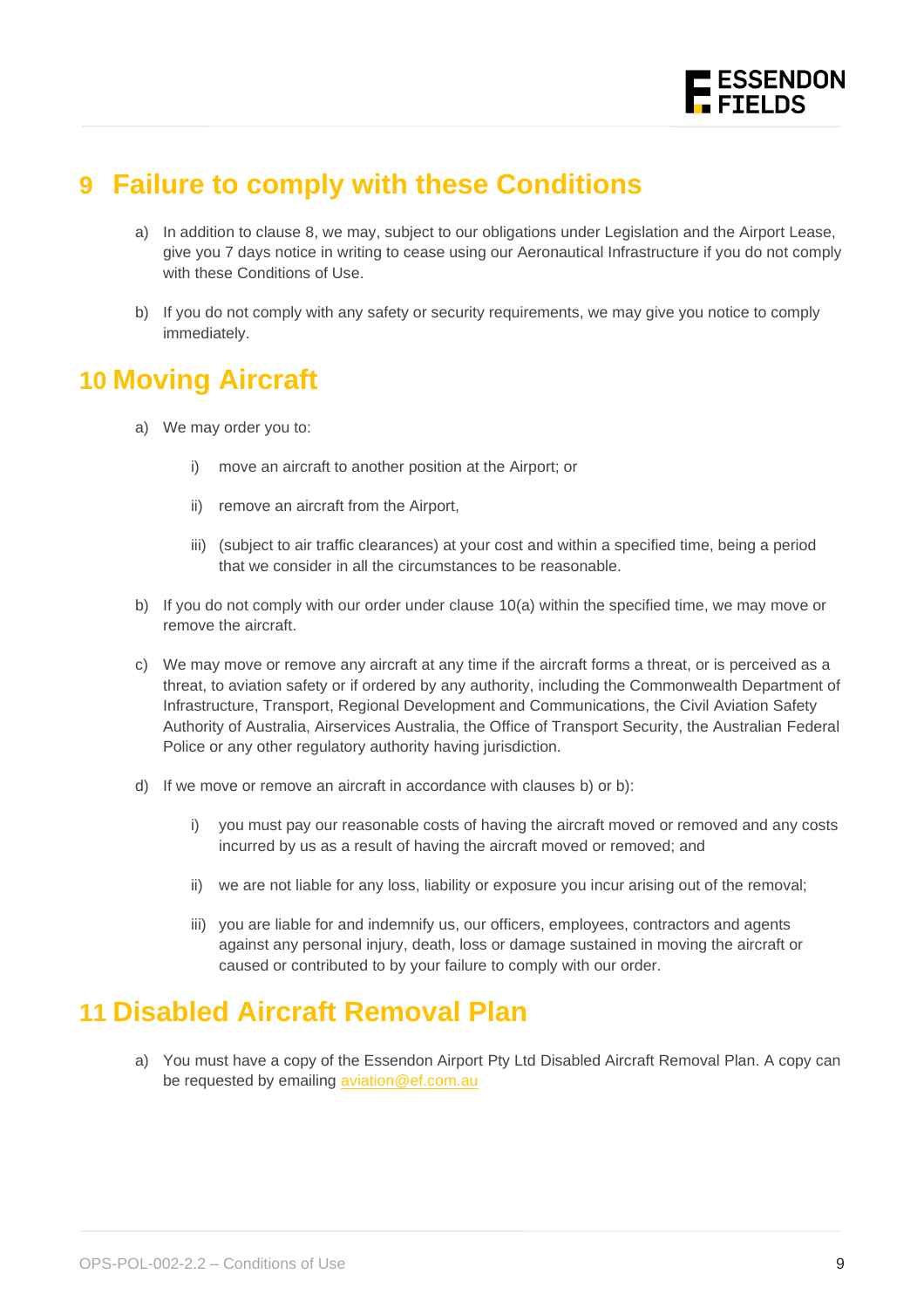

- b) Prior to commencing operations at the Airport, you must submit to us a company airport specific disabled aircraft recovery plan with an action plan you will follow if one of your aircraft is disabled at the Airport.
- c) You are responsible for:
	- i) maintaining detailed contingency plans for aircraft recovery;
	- ii) planning recovery action as soon as you are notified of an incident involving a disabled aircraft;
	- iii) obtaining Australia Transport Safety Bureau (ATSB) approval for the moving of the aircraft, in consultation with us;
	- iv) removing, and the acceptable disposal of, fuel and/or dangerous cargo;
	- v) removing and storage of the aircraft, parts and other items associated with the disabled aircraft; and
	- vi) maintaining a flexible approach to decision making during the period of recovery as the Airport may still be open to other airlines or aircraft operators.
- d) We are responsible for the appointment of a person to coordinate aircraft recovery operations (Aircraft Recovery Coordinator).
- e) If you cannot undertake recovery, or are dilatory in doing so, we may, but are not obliged to (including where you have not indemnified us to do so), initiate and carry out aircraft recovery.
- f) We will not be responsible for any damage sustained during the recovery of an aircraft. The authoritative provisions of the Essendon Airport Disabled Aircraft Recovery Plan do not imply that other proper recovery procedures may be used for removal of disabled aircraft.
- g) We may, but are not obliged to, act on the instructions of any of your personnel, which in the responsible opinion of the Aircraft Recovery Coordinator have actual or ostensible authority to give instructions concerning a disabled aircraft.
- h) In the event you have a disabled aircraft at the Airport:
	- i) you hereby release and indemnify us:
		- A) from any liability as a result of any act or omission or other deficiency of us, our officers employees, agents or contractors (including the recovery of a disabled aircraft under the Essendon Airport Pty Ltd Disabled Aircraft Removal Plan) causing loss or damage of any kind whatsoever, including bodily injury, property damage and financial loss and whether incurred by you, the owner of the aircraft or any third party;

in carrying out any power or authority conferred on it under the Essendon Airport Pty Ltd Disabled Aircraft Removal Plan; and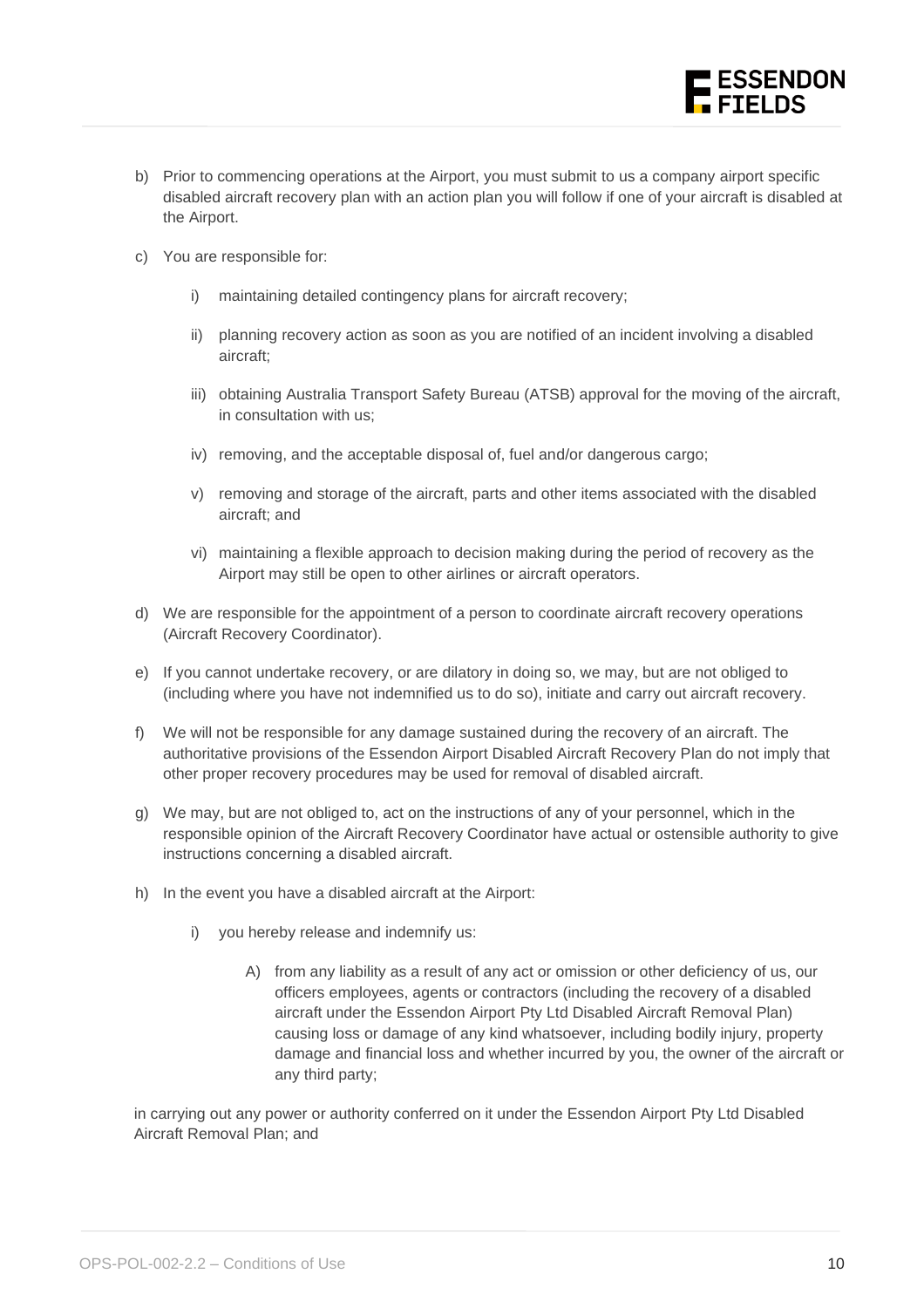<span id="page-11-5"></span>

ii) you must pay our reasonable costs of having the aircraft moved or removed and any costs incurred by us as a result of having the aircraft moved or removed.

### <span id="page-11-0"></span>**12 Sale of Aircraft**

- <span id="page-11-2"></span>a) If any Aeronautical Charge is not paid within 90 days of the due date, you agree that we may either:
	- i) issue a notice to you directing that you remove any or all of your aircraft from our Airport and if you fail to comply with our notice within 21 days of us issuing the notice, we may:
		- A) remove your aircraft from the Airport and add the removal costs to the amount owing by you to us; or
		- B) by further notice to you in writing, deem the aircraft or any of them to have been abandoned and by virtue of this clause treat the title to the aircraft as having been irrevocably transferred to us by you pursuant to this clause [a\)i\)B](#page-11-2) and that we may then sell your aircraft and/or any other item of your property on the Airport to recover the outstanding amount together with interest, costs and administration fees;

OR:

- <span id="page-11-3"></span>b) by notice to you in writing, deem the aircraft or any of them to have been abandoned and by virtue of this clause treat the title to the aircraft as having been irrevocably transferred to us by you pursuant to this clause [b\)](#page-11-3) and that we may then sell your aircraft and/or any other item of your property on the Airport to recover the outstanding amount together with interest, costs and administration fees.
- c) We are entitled to nominate the method by which we sell the aircraft and any other property and by using our Aeronautical Infrastructure you agree that we are entitled to do so.
- d) We will not be liable for any loss, liability or exposure you incur arising out of:
	- i) anything we do or do not do in exercising our right of sale under these Conditions of Use; and
	- ii) our application of the sale proceeds.

## <span id="page-11-4"></span><span id="page-11-1"></span>**13 Airport Closed or Services Unavailable**

- a) We will endeavour to keep our Aeronautical Infrastructure available for you to use, subject to reasonable requirements for operational purposes, maintenance and developments or events beyond our reasonable control.
- b) If reasonably possible, we will notify you before we make any part of our Aeronautical Infrastructure unavailable.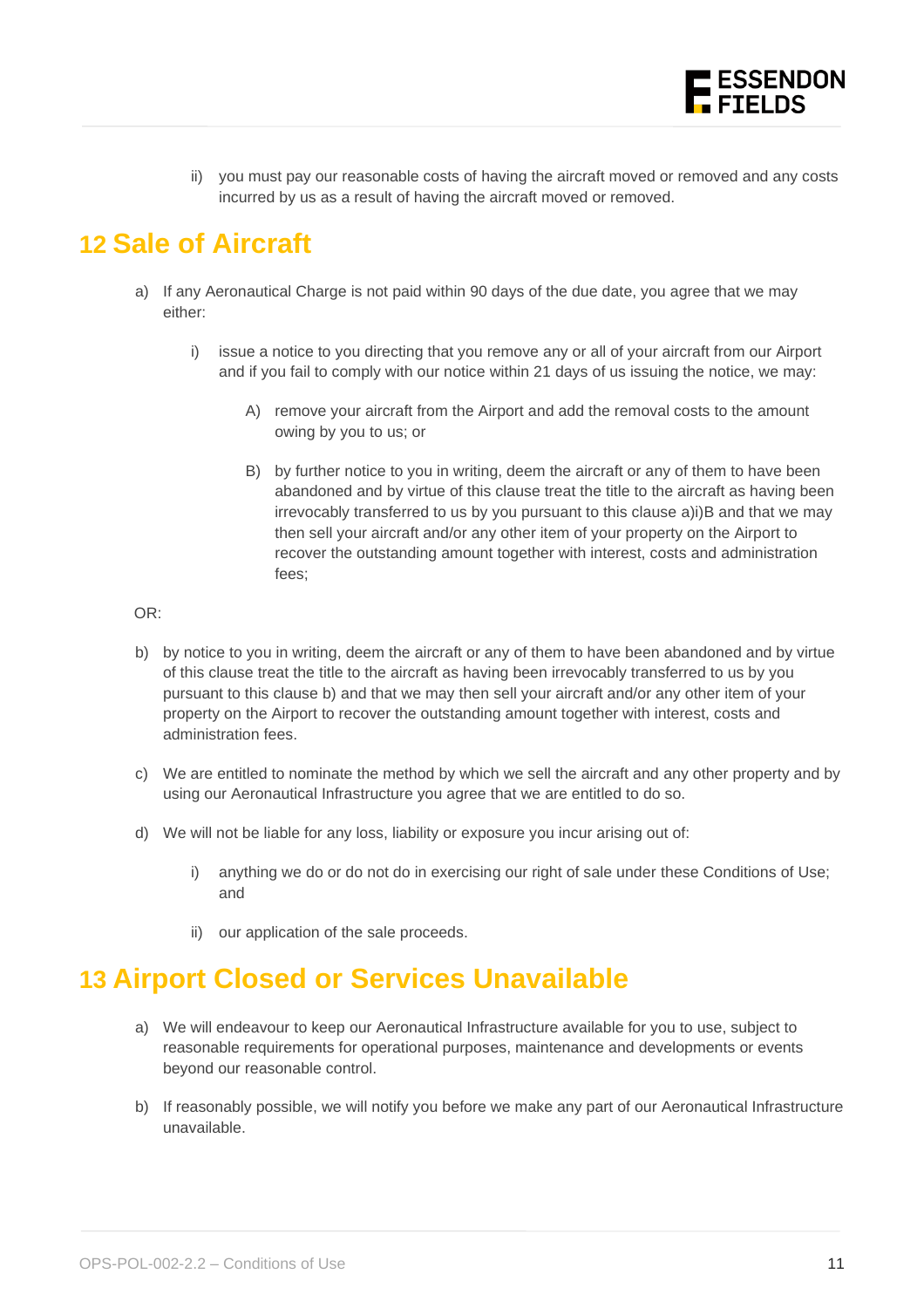

- c) Our responsibilities under this clause [13](#page-11-4) are subject to clauses [b\)](#page-4-4) and [15.](#page-12-2)
- d) If at any time, safety or operational requirements mean that we consider it necessary to declare our facilities or services at the Airport to be wholly or partly unavailable for use by you, we will use our reasonable endeavours to identify alternative facilities and services which might be available for use by you, but the use of such alternative facilities or services shall be a matter for decision by you. You acknowledge that in doing so, we will need to balance the needs of all affected parties so far as we reasonably can.

#### <span id="page-12-0"></span>**14 Services we do not provide**

We do not provide:

- a) aircraft, building, motor vehicle or other security services;
- b) terminal navigation services;
- c) rescue and fire fighting services;
- d) en-route services;
- e) meteorological services;
- f) hangar facilities;
- g) quarantine waste disposal, customs or immigration services; or apron services other than allocating aircraft parking bays.

Our Aeronautical Charges do not include fees for these services or fees for things we provide outside the scope of these Conditions of Use.

#### <span id="page-12-2"></span><span id="page-12-1"></span>**15 Release and Indemnity**

- a) We and our officers, employees and agents are not liable for and you indemnify us (including our officers, employees and agents) from and against all claims, actions, liabilities and losses arising from, and any costs, charges and expenses incurred in connection with:
	- i) loss of or damage to any property caused for any reason, including to an aircraft, its equipment, its load or the property of its crew or passengers at the Airport;
	- ii) personal injury, disease or death to any person caused for any reason, including to the crew or passengers of, or persons servicing an aircraft at the Airport; or
	- iii) breach of any legislation, caused by or to the extent contributed by your (or your employee's, agent's or invitee's) act, negligence or default, unless, and then only to the extent, caused by our negligence or the negligence of our officers, employees or agents.
- b) We and our officers, employees and agents are also not liable for, and you indemnify us against: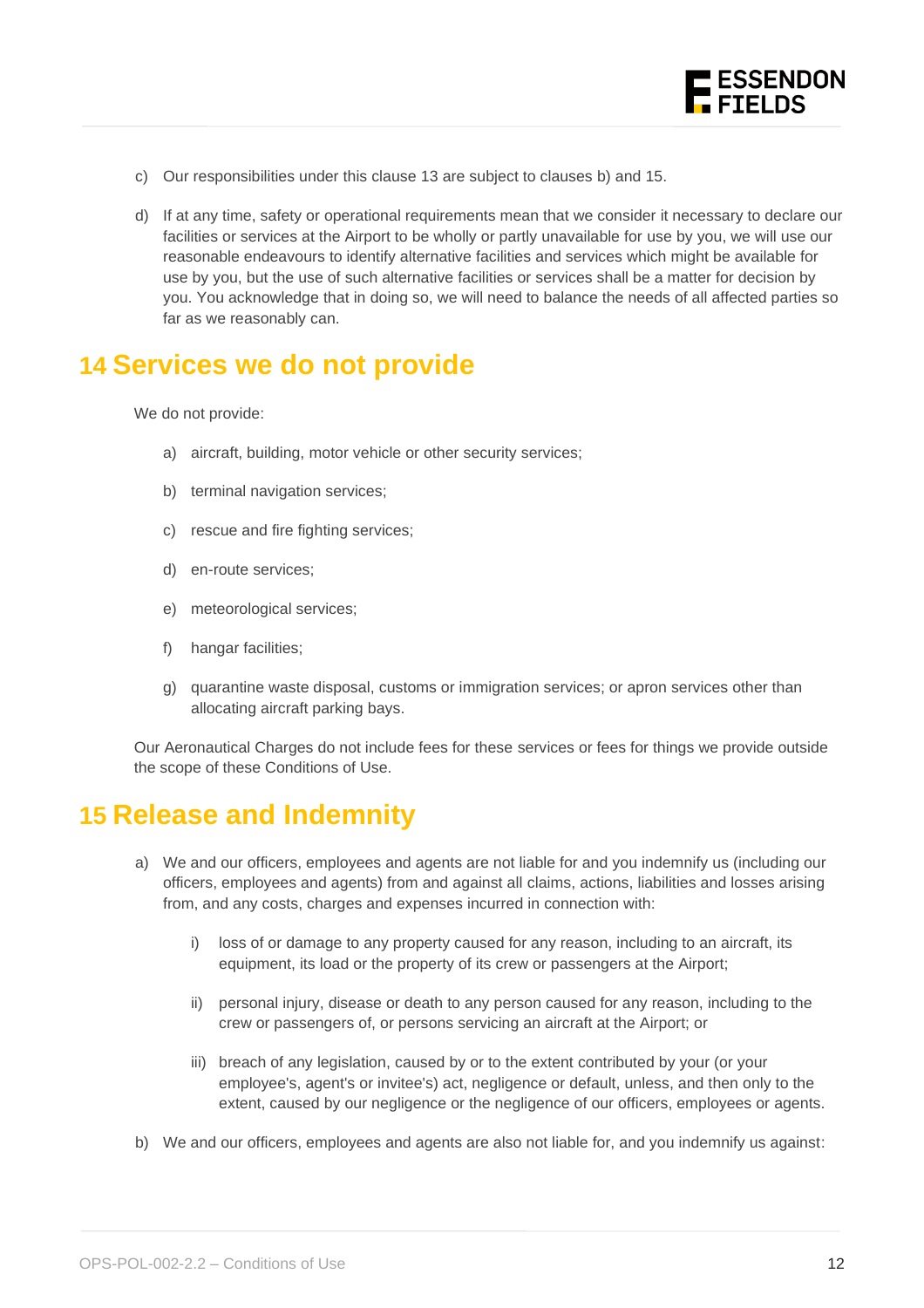

- i) any loss you suffer for any reason because the Airport or any part of it is closed or any Aeronautical Infrastructure is unavailable;
- ii) any loss you suffer, or any person claiming through you suffers, for any reason because of delays in the movement or scheduling of your aircraft; or
- iii) any consequential injury, loss or damage in connection with the use of or closure of the Airport (including anything referred to in paragraphs (a) and (b) of this clause [15\)](#page-12-2).
- c) You are liable for and indemnify us against:
	- i) any damage your aircraft causes to our property;
	- ii) any costs we incur in moving or removing your aircraft under clause [10](#page-9-3) or clause [11](#page-9-6) or selling your aircraft under clause [h\)ii\);](#page-11-5) and
	- iii) claims for personal injury, death, loss or damage to property caused or contributed to by you.
- d) Notwithstanding the above, we shall in no circumstances be liable to you or any party claiming through you for any consequential damages whatsoever.
- <span id="page-13-1"></span>e) You further agree to indemnify us for any costs we may incur in the recovery of a debt due and payable by you, on a full indemnity basis, including but not limited to, court costs and filing fees, legal fees and disbursements, the costs of any necessary service provider and airport administration costs.

#### <span id="page-13-0"></span>**16 Insurance**

- a) You must:
	- i) take out a policy of insurance (including aviation liability and public liability) for at least the sum of \$20,000,000 (or such other sum as we may direct in writing) insuring against all claims which may be brought against either you or us for bodily injury (including death) and/or damage to property arising out of the use of your aircraft or the Airport by you or any other party you authorise to use the aircraft or the Airport; and
	- ii) at all times when required by us, promptly produce evidence showing that the insurance is in force for the sum required.
- b) If you fail to insure as required by this clause [e\),](#page-13-1) we may deny you use of your aircraft at the Airport in relation to the Aeronautical Infrastructure until you have satisfied us that such insurance is in force.
- c) The sum insured as stated in clause  $e)(a)(i)$  or as otherwise directed is not the limit of your liability but merely a reasonable minimum amount of insurance that must be maintained.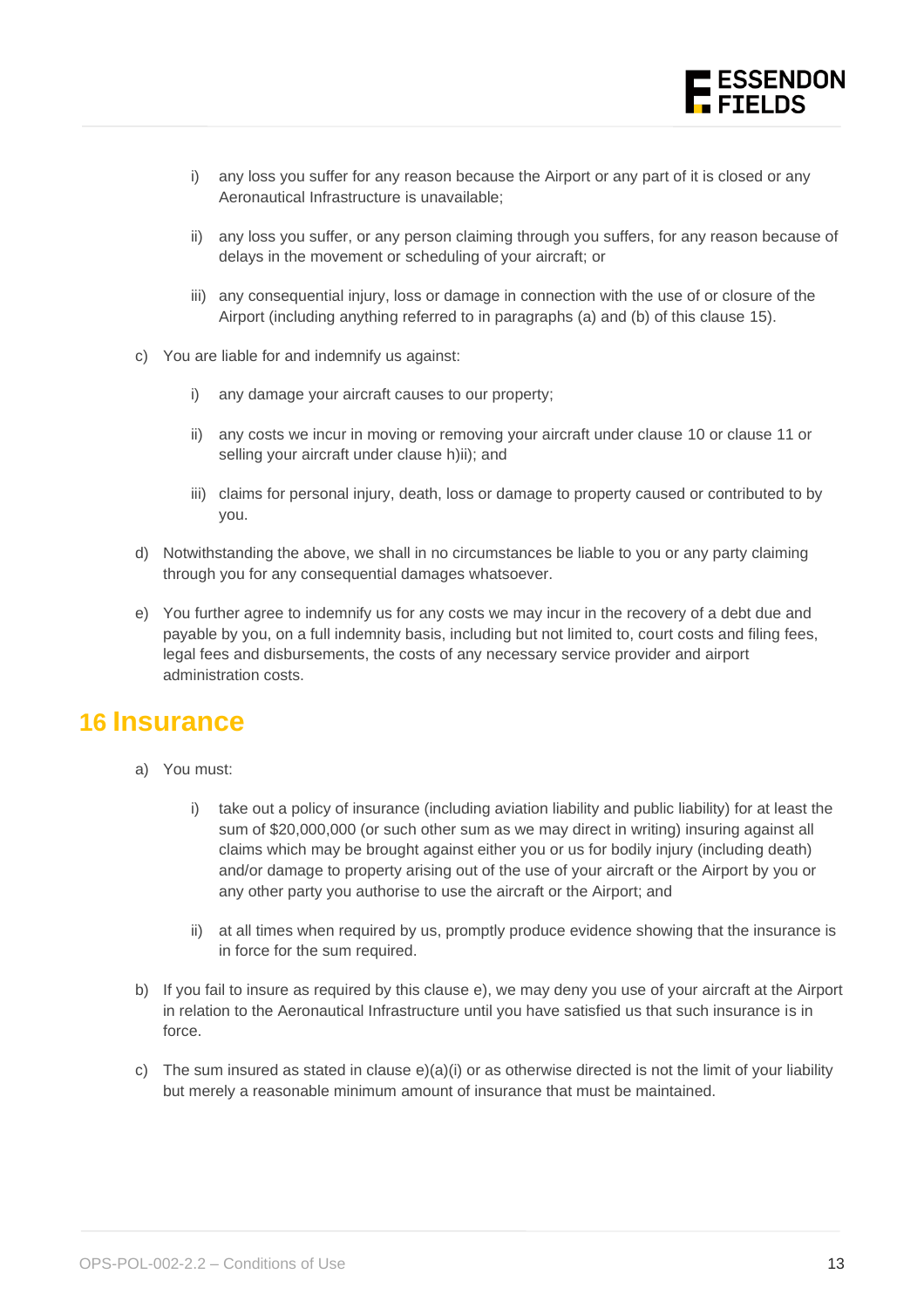

### <span id="page-14-0"></span>**17 Exclusion of Warranties and Conditions**

- a) We do not make any representation or warranty in connection with the use of the Airport and/or our Aeronautical Infrastructure and we exclude all implied warranties and conditions that can be excluded.
- b) If a warranty or condition is implied under any legislation in connection with the goods and services we provide and it can be excluded, we exclude it and if we cannot exclude it, then our liability for breach of that warranty or condition is limited to:
	- i) in the case of goods, any one or more of the following:
		- A) the replacement of the goods or the supply of equivalent goods;
		- B) the repair of the goods;
		- C) the payment of the cost of replacing the goods or of acquiring equivalent goods;
		- D) the payment of the cost of having the goods repaired; or
	- ii) in the case of services:
		- A) the supplying of the services again; or
		- B) the payment of the cost of having the services supplied again.

### <span id="page-14-1"></span>**18 Miscellaneous**

#### <span id="page-14-2"></span>**18.1 Governing law**

- a) These conditions are governed by the law of Victoria. You and we agree to take legal proceedings in connection with these Conditions of Use only in courts located in Victoria and courts of appeal from them.
- b) If any part of these conditions is unenforceable, these conditions are taken to be modified to remove that part. The rest of these conditions are not affected by that part being removed.

#### <span id="page-14-3"></span>**18.2 Service of notices**

- a) A notice or other communication in connection with these Conditions of Use must be:
	- i) in writing unless expressly specified otherwise in these Conditions of Use, and
	- ii) if directed to us:
		- A) left at the address; or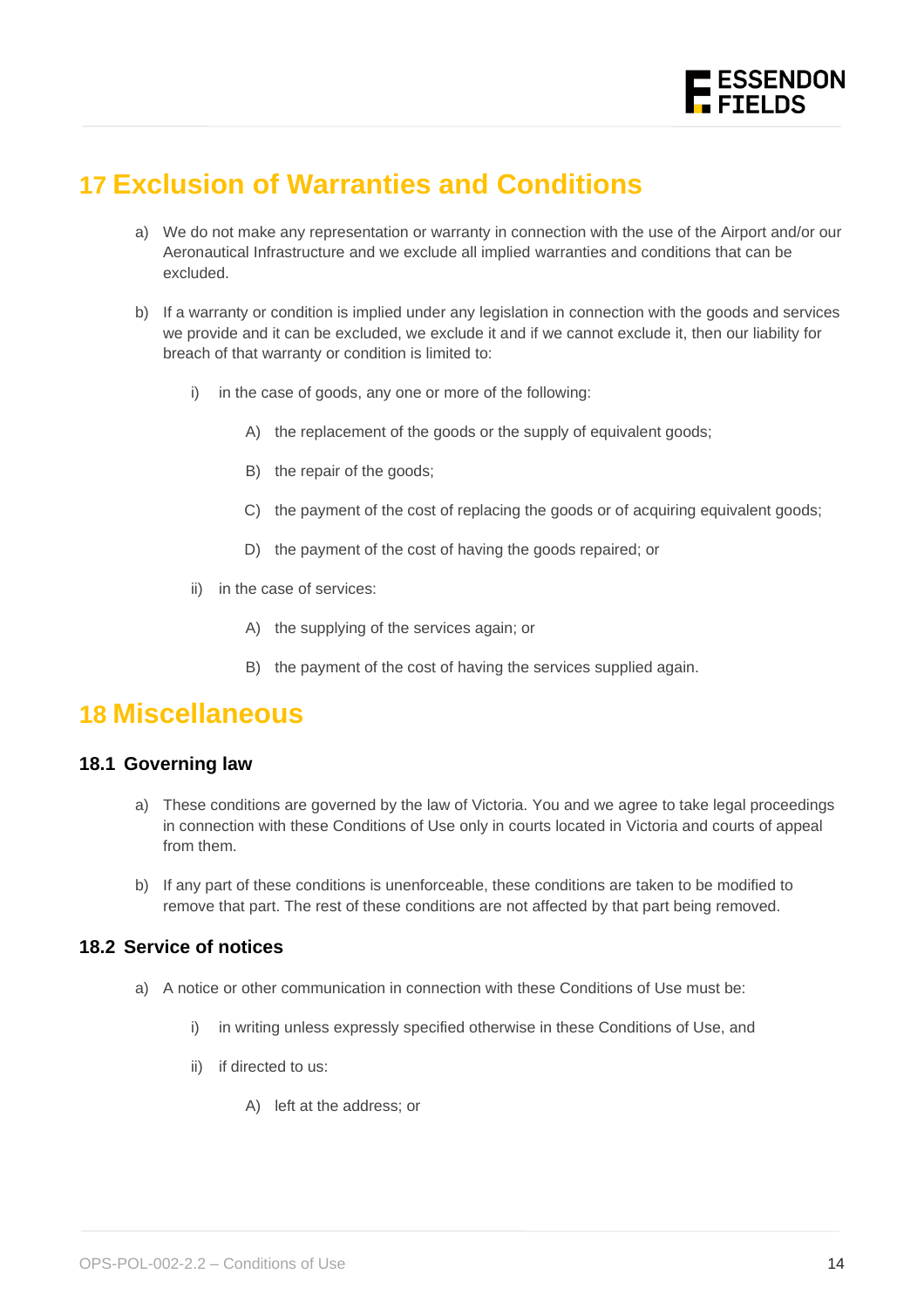

- B) sent by prepaid ordinary post (airmail if posted to or from a place outside Australia); or
- C) sent by facsimile to the facsimile number; or
- D) sent by email to the address, facsimile number or email address specified in clause **Error! Reference source not found.**, or such other address as notified as address for notices;
- iii) if directed to you:
	- A) left at your address; or
	- B) sent by prepaid ordinary post (airmail if posted to or from a place outside Australia) to your registered address;
	- C) sent by facsimile to the facsimile number; or
	- D) sent by email to the email address
	- E) notified by you to us in writing from time to time. Initially, the address details will be as specified in the Information Form.
- b) Unless a later time is specified in it, a notice or other communication takes effect from the time it is received.
- c) A letter, facsimile or email is taken to be received:
	- i) in the case of a posted letter, on the third (seventh, if posted to or from a place outside Australia) day after posting;
	- ii) in the case of a facsimile, on production of a transmission report by the machine from which the facsimile was sent which indicates that the facsimile was sent in its entirety to the facsimile number of the recipient notified for the purpose of this clause; and
	- iii) in the case of an email, on receipt by the sender of a confirmation of receipt of email after sending the email.

### <span id="page-15-1"></span><span id="page-15-0"></span>**19 Privacy and Data Protection**

- a) This condition only applies to Personal Information we collect, use and disclose about individuals. It does not apply to information collected, used and disclosed about corporations.
- b) We may collect Personal Information from you in relation to your use of the Aeronautical Infrastructure at Essendon Fields Airport:
- c) for the purposes of operation and administration of the Essendon Fields Airport and for the enforcement of these Conditions;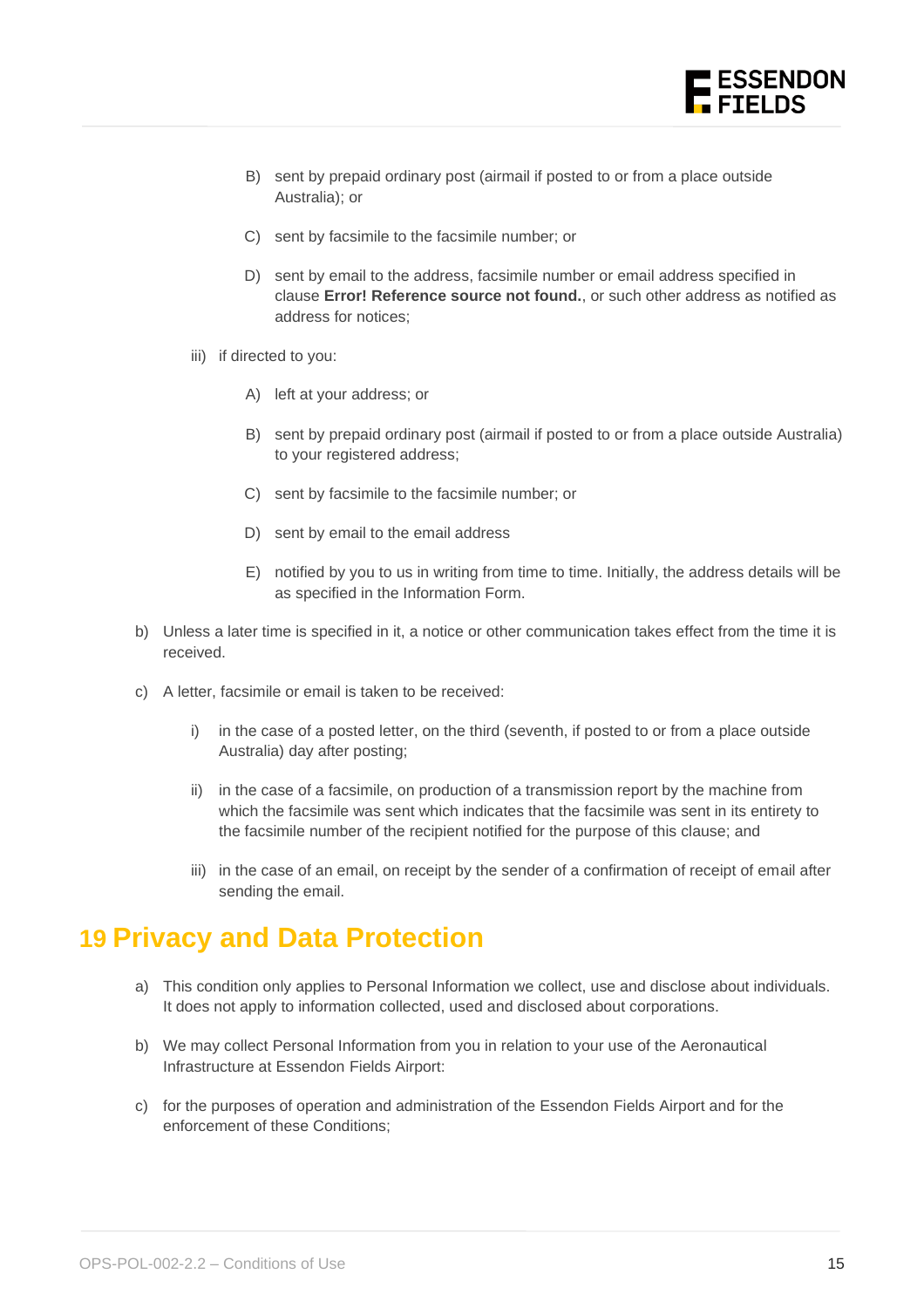

- d) for the purposes of disclosure to professional advisers, government and regulatory authorities and to our corporate group or alternatively to a third party for use in the case of the sale, transfer or assignment of the whole or any part of our business or Essendon Fields Airport, its assets and facilities;
- e) for the purposes of research by third parties authorised by us, statistical analysis by us, and for the purposes of marketing the Airport and services offered by us to users of the Airport.
- f) Collection may be required or authorised under the Airports Act 1996, the Civil Aviation Act 1988 (or regulations under such legislation).
- g) By using Essendon Fields Airport, you consent to us using and disclosing your Personal Information for the purposes set out in this clause.
- h) We do not disclose information outside Australia.
- i) In our collection, use and disclosure of your Personal Information, we will comply with the requirements of the Privacy Act 1988 (Cth).
- j) You acknowledge that if we are not able to collect the personal information we request, your ability to use our services may be limited.
- k) If you provide us with information about any other individual, you agree to inform the individual of the matters in this clause [19.](#page-15-1)
- l) See <https://ef.com.au/> for our privacy policy, which contains information on how you can seek access to personal information we hold about you (if you are an individual) and how we deal with complaints about our handling of personal information.

### <span id="page-16-1"></span><span id="page-16-0"></span>**20 Definitions**

In these Conditions of Use:

**Aeronautical Charges** means the charges under the Aerodrome Landing Fees Act as published on our website from time to time. The current version as at 1 July 2020 is provided in [Annexure A.](#page-19-1)

**Aeronautical Infrastructure** means our runways, taxiways and aprons and our other facilities and services at the Airport.

**Airport** means Essendon Fields Airport, Victoria, Australia, and includes all hangars, other buildings, roads and other areas and facilities within the boundaries of the Airport.

**Airport Lease** means the lease of the Airport from the Commonwealth of Australia to EAPL.

**Air Operator's Certificate** means the certificate of that name issued under Division 2 of Part 111 of the Civil Aviation Act 1988.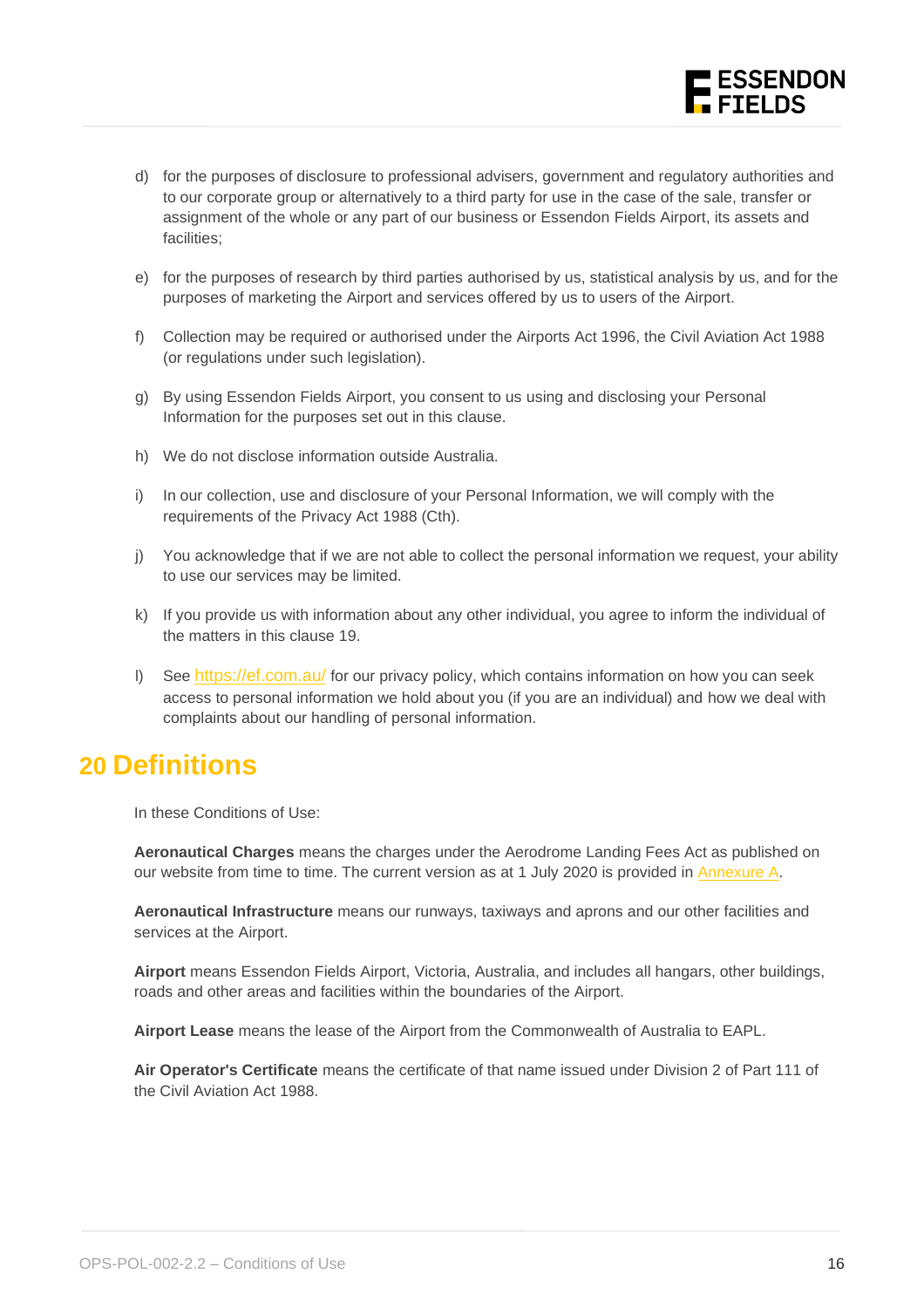

**Certificate of Registration** means for an aircraft the certificate of registration issued by the Civil Aviation Safety Authority under the Civil Aviation Regulations. For foreign aircraft this means that the aircraft is registered on a national register of aircraft other than the Australian Register of Aircraft.

**Charter Operations** means air service operations in which aircraft are used:

- i. for the carriage of passengers or cargo for hire or reward to or from any place, but which are not conducted in accordance with fixed schedules to and from fixed terminals; or
- ii. for the carriage, in accordance with fixed schedules to and from fixed terminals, of passengers or cargo or passengers and cargo in circumstances in which the accommodation in the aircraft is not available for use by persons generally.

**Day** means a period of 24 hours commencing at midnight, and references to time of day are references to local time at the Airport.

**EAPL** means Essendon Airport Pty Ltd ACN 095 653 964.

**ERSA** means Enroute Supplement Australia.

**Foreign Aircraft** means an aircraft that is registered on a national register of aircraft other than the Australian Register of Aircraft.

**General Aviation** means any air service other than a regular public transport operation or RPT.

**GST** means Goods and Services Tax.

**GST Act** means the New Tax System (Goods and Services Tax) Act 1999 (as amended from time to time).

**International Operations** means operations that involve departure from a point outside Australia or arrival at a point outside Australia.

**Legislation** means all Commonwealth and State Acts of Parliament, regulations, rules, orders, bylaws, ordinances and any other orders or directions of any government or statutory body relevant generally or specifically to the Airport, the Aeronautical Infrastructure or any aircraft using them.

**MTOW** means the maximum take-off weight for an aircraft as specified by the manufacturer.

**NOTAM** means Notice to Airmen.

**Operator** of the aircraft means the person by whom, or on whose behalf the aircraft is operated at or otherwise uses the Airport.

**Person** includes a corporation or other organisation or enterprise.

**Personal Information** means information about an individual whose identity is apparent or can reasonably be ascertained from that information.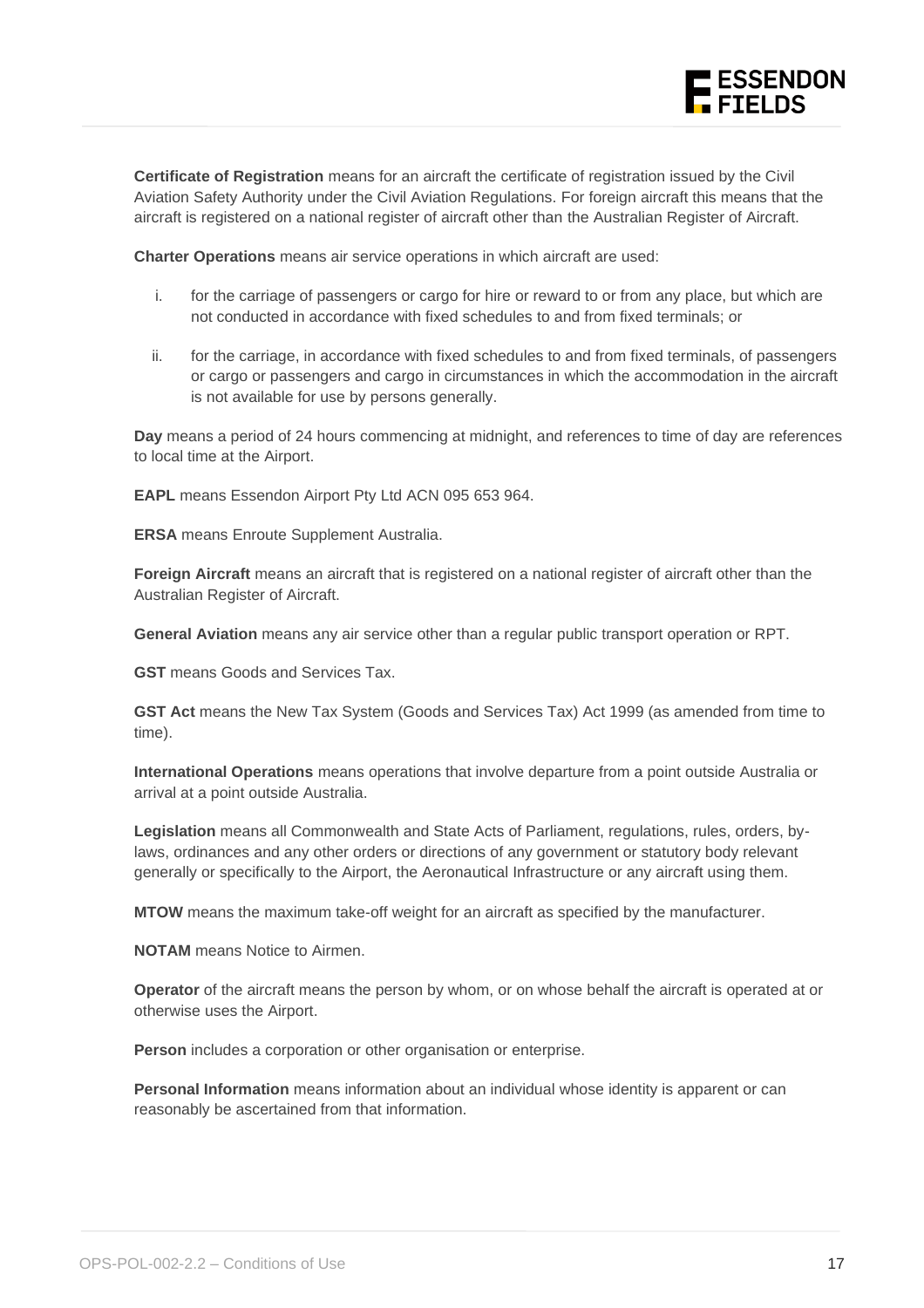

**Registered** in relation to an aircraft means that the aircraft is registered on the Australian Register of Aircraft or is a foreign aircraft capable of being lawfully flown in Australia.

**RPT or Regular Public Transport Operations** means air service operations where, for a fee, the aircraft is operated according to fixed schedules over specific routes and is available to the general public on a regular basis and includes any such services which may be diverted from another airport to the Airport.

**use** (in relation to our Aeronautical Infrastructure) includes but is not limited to aircraft landing, taking off, taxiing or parking, or discharging or taking on passengers or cargo, or aircraft being maintained or serviced in any way.

**We** or **us** or **ours** means EAPL and includes our successors and assigns.

**You** or your means:

- a) in the case of aircraft engaged in domestic or international RPT Operations or charter operations:
	- i) the holder of the Air Operator's Certificate at the time of use of our Aeronautical Infrastructure; or
	- ii) where the holder of the Air Operator's Certificate has informed us in writing that another person will be the Operator of the aircraft, and such Operator has received a copy of these Conditions of Use prior to their use of the Airport, the Operator at the time of use of Our Aeronautical Infrastructure;
- b) in the case of aircraft used for General Aviation, and other non-Regular Public Transport Operations, the person who is identified as "Owner" in the Notification of Aircraft Details form or if no one is so identified, the holder of the Certificate of Registration at the time our Aeronautical Infrastructure is used, and includes your executors, administrators, successors and assigns. If you consist of more than one person or are a company, then each person or the company is jointly and severally liable under these conditions with each of the others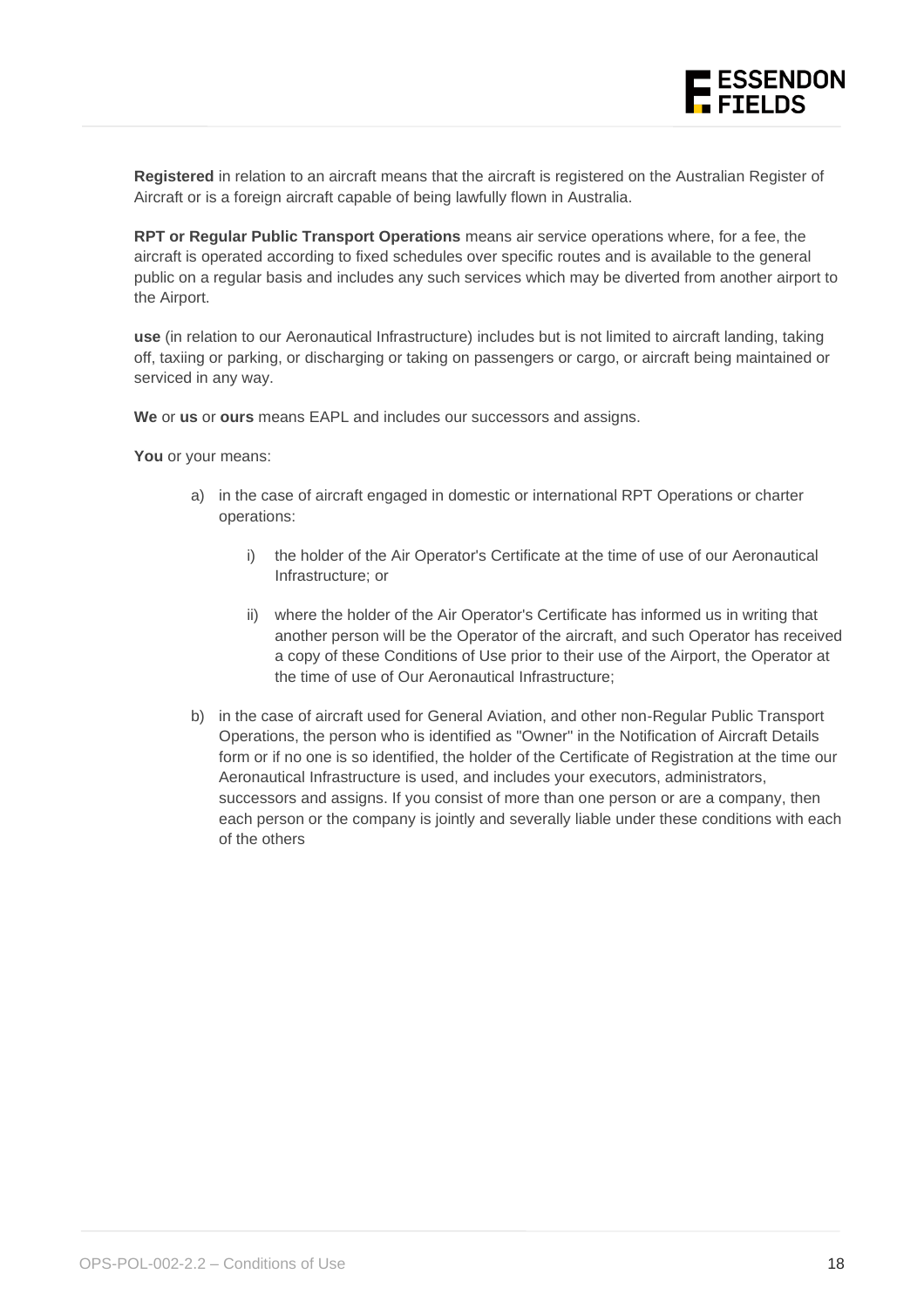

# <span id="page-19-1"></span><span id="page-19-0"></span>**Annexure A – Fees and Charges**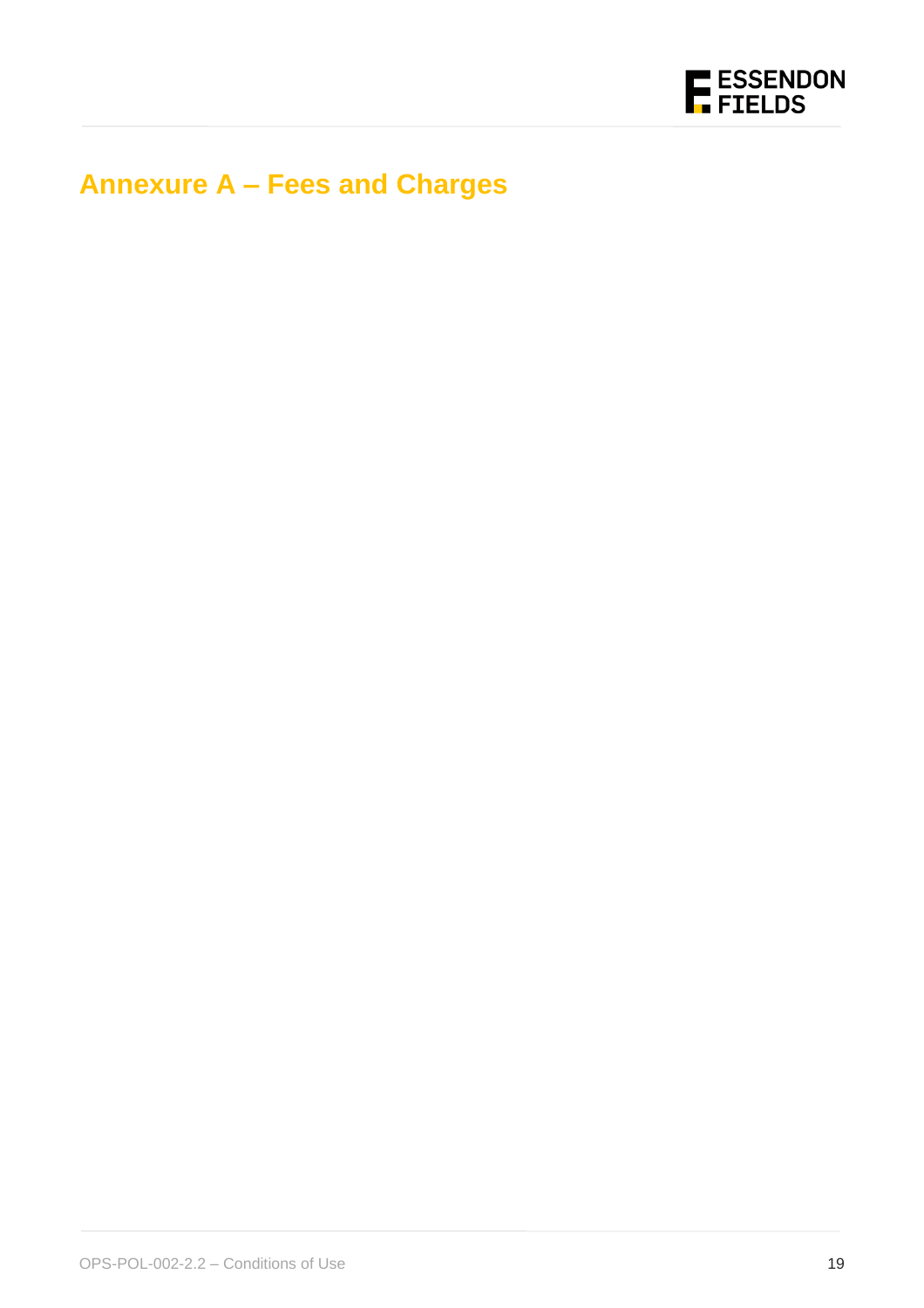# **Aerodrome Landing** Fees Act 2003

<span id="page-20-0"></span>Essendon Airport Pty Ltd gives notice that the following fees have, under the Aerodrome Landing Fees Act 2003 ("Act"), been fixed and operate at Essendon Fields Airport on and from 1<sup>st</sup> July 2022.

Overdue Fees - All fees are payable within 30 days of invoice date. Interest at the rate of 15% per annum will be charged on overdue amounts. The above fees do not include GST.

| <b>Landing Fees</b>                                                                                                                                                                                                                                                              |                                                |                            | <b>MTOW</b>                                                  | <b>Charges</b>                           |  |  |
|----------------------------------------------------------------------------------------------------------------------------------------------------------------------------------------------------------------------------------------------------------------------------------|------------------------------------------------|----------------------------|--------------------------------------------------------------|------------------------------------------|--|--|
| A fee for a fixed wing or rotary wing aircraft                                                                                                                                                                                                                                   |                                                |                            | Per 1,000kg (pro<br>rata) of aircraft max<br>take-off weight | <b>Minimum Charge</b>                    |  |  |
| <b>Fixed Wing Arrival</b>                                                                                                                                                                                                                                                        |                                                |                            | \$23.70                                                      | \$54.50                                  |  |  |
| Rotary Wing Arrival MTOW < 3000kg                                                                                                                                                                                                                                                |                                                |                            | \$16.50                                                      | \$32.00                                  |  |  |
|                                                                                                                                                                                                                                                                                  | Rotary Wing Arrival MTOW > 3000kg              |                            | \$18.60                                                      |                                          |  |  |
|                                                                                                                                                                                                                                                                                  | Fixing Wing approach that doesn't touch runway |                            | \$18.60                                                      | \$18.60                                  |  |  |
| Annual fee for maximum 55 landings PA by EF based<br>recreational single engine aircraft at or below 1800kg.<br>Revert to casual rate after 55 landings within 12 months.<br>To be paid in advance                                                                               |                                                |                            |                                                              | \$2,552.50                               |  |  |
|                                                                                                                                                                                                                                                                                  | <b>Aircraft Parking Fees</b>                   |                            |                                                              |                                          |  |  |
| a.                                                                                                                                                                                                                                                                               | <b>Apron Parking</b>                           | Per 24 hrs or part thereof | \$13.00                                                      | \$26.00                                  |  |  |
| b.                                                                                                                                                                                                                                                                               | <b>Annual Parking</b>                          | Per square meter rate      | \$31.00                                                      | \$4,200.00                               |  |  |
| Parked Aircraft (Fixed wing or rotary) that infringes movement area (wing or tail<br>intrudes taxi lane)                                                                                                                                                                         |                                                |                            |                                                              | \$546.00                                 |  |  |
| Refer to the Airport Conditions of Use regarding removal of aircraft in arrears of parking fees.<br>Parking directly outside hangar doors - Overnight fees will apply.<br>Maintenance - MRO aircraft in maintenance in designated licenced areas only or standard charges apply. |                                                |                            |                                                              |                                          |  |  |
| <b>Passenger Fees and Charges</b><br>Regular (RPT) users - individual airline packages can be negotiated by the General Manager and<br>CEO                                                                                                                                       |                                                |                            |                                                              |                                          |  |  |
| Passenger Fees (in addition to the above landing fees) - Use of the RPT Apron<br>requires written approval of the airport operator and is subject to airport approval of<br>the operator.                                                                                        |                                                |                            |                                                              | P.O.A subject to<br><b>RPT Agreement</b> |  |  |
| Landing fee % of the stated landing fee x ACFT MTOW                                                                                                                                                                                                                              |                                                |                            |                                                              | P.O.A subject to<br><b>RPT</b> Agreement |  |  |
| Government Mandated Security Charges - (as per individual RPT agreement)                                                                                                                                                                                                         |                                                |                            |                                                              | P.O.A subject to<br><b>RPT</b> Agreement |  |  |
| <b>Vehicle and Airside Access Charges</b>                                                                                                                                                                                                                                        |                                                |                            |                                                              |                                          |  |  |
| Authority to Drive Airside (ADA) - up to 2 years valid on passing EAPL course                                                                                                                                                                                                    |                                                |                            |                                                              | \$93.00                                  |  |  |
| Authority to Use Airside (AUA) - Ground Services Equipment<br>Per 2 years for each unit                                                                                                                                                                                          |                                                |                            |                                                              | \$310.00                                 |  |  |
| Authority to Use Airside (AUA) - all other vehicles<br>Per 2 years for each vehicle                                                                                                                                                                                              |                                                |                            |                                                              | \$2,100.00                               |  |  |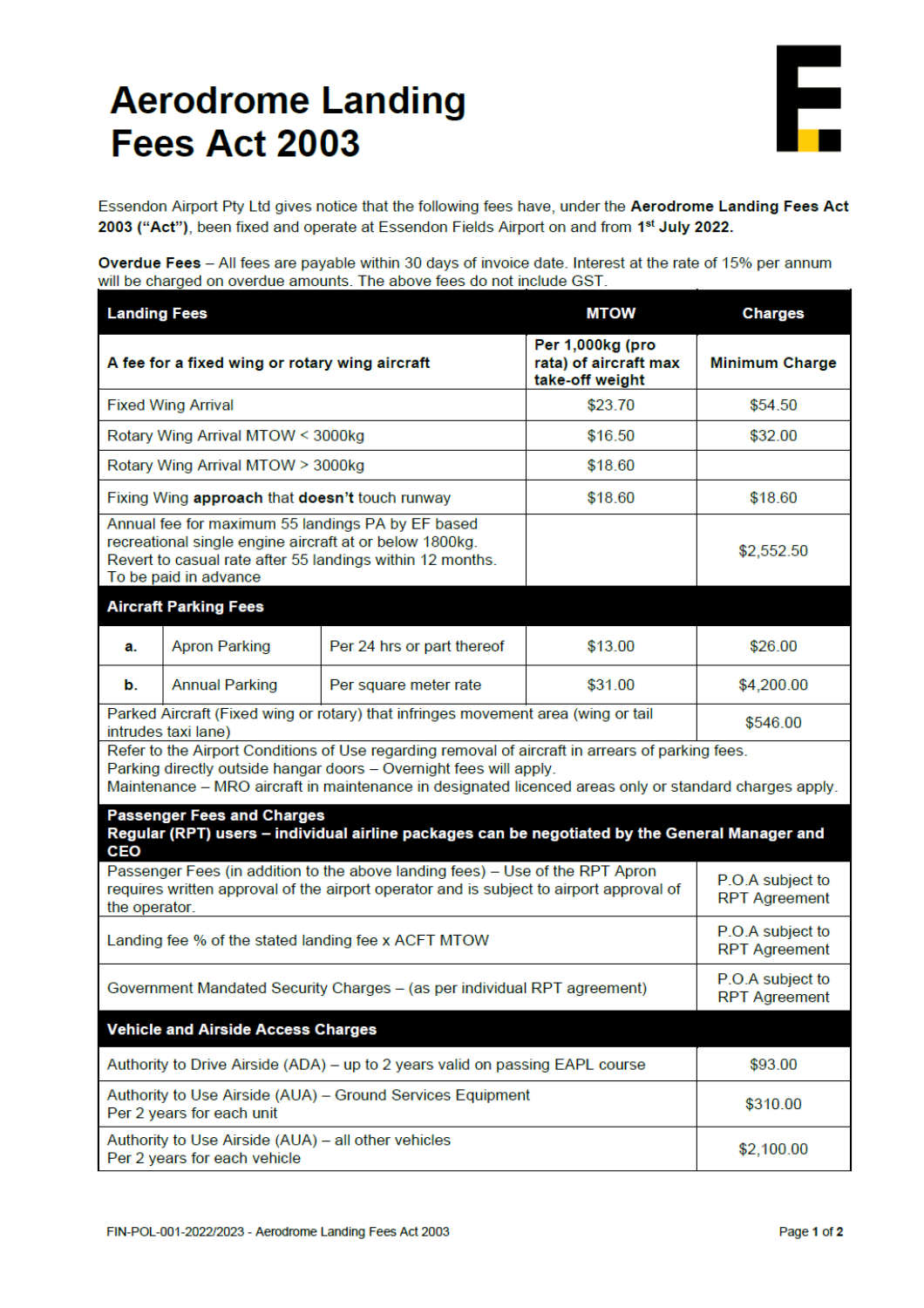<span id="page-21-0"></span>

| <b>Airside Access</b>                                                                                                                                                                            |            |  |  |  |  |
|--------------------------------------------------------------------------------------------------------------------------------------------------------------------------------------------------|------------|--|--|--|--|
| Terminal Access provided through a Terminal Access Agreement<br>(Terminal charge per passenger also applies)                                                                                     |            |  |  |  |  |
| <b>Pedestrian Access</b>                                                                                                                                                                         |            |  |  |  |  |
| <b>Vehicle Access</b>                                                                                                                                                                            | \$82.40    |  |  |  |  |
| Replacement if lost or stolen                                                                                                                                                                    |            |  |  |  |  |
| Renewals                                                                                                                                                                                         |            |  |  |  |  |
| Replacement if lost or stolen                                                                                                                                                                    |            |  |  |  |  |
| <b>Airside Facilitation Charges</b>                                                                                                                                                              |            |  |  |  |  |
| <b>Special Event Zone Application</b>                                                                                                                                                            | \$270.00   |  |  |  |  |
| <b>Pavement Concession Application</b>                                                                                                                                                           | \$270.00   |  |  |  |  |
| Airport Operations Officers hourly rate including VIC issuing (Min of 30min).<br>Airside Escort where EAPL operations staff are required                                                         | \$105.00   |  |  |  |  |
| <b>Airspace Obstacle Assessments</b>                                                                                                                                                             |            |  |  |  |  |
| Assessment of a Residential activity that may potentially penetrate the OLS or<br>PANS-OPS and requires operational coordination.                                                                | \$270.00   |  |  |  |  |
| Commercial assessment and management of any activity that penetrates the OLS<br>or PANS-OPS.                                                                                                     | \$8,240.00 |  |  |  |  |
| <b>Airside Environmental Charge</b>                                                                                                                                                              |            |  |  |  |  |
| Per person, per hour or part thereof.<br>(This charge applies when operators do not clean-up fuel or oil spills)                                                                                 | \$105.00   |  |  |  |  |
| <b>Private Storage on Airside</b>                                                                                                                                                                |            |  |  |  |  |
| Short term container or other equipment out of licenced or leased area rate per day.<br>Minimum charge of one day plus facilitation charge.<br>Licenced storage areas available for longer term. | \$50.00    |  |  |  |  |
| Notes:                                                                                                                                                                                           |            |  |  |  |  |
| Overdue Fees - All fees are payable within 30 days of invoice date. Interest at the rate of 15% per annum<br>will be charged on overdue amounts.<br>All annual fees to be paid in advance.       |            |  |  |  |  |
| The above fees do not include GST.                                                                                                                                                               |            |  |  |  |  |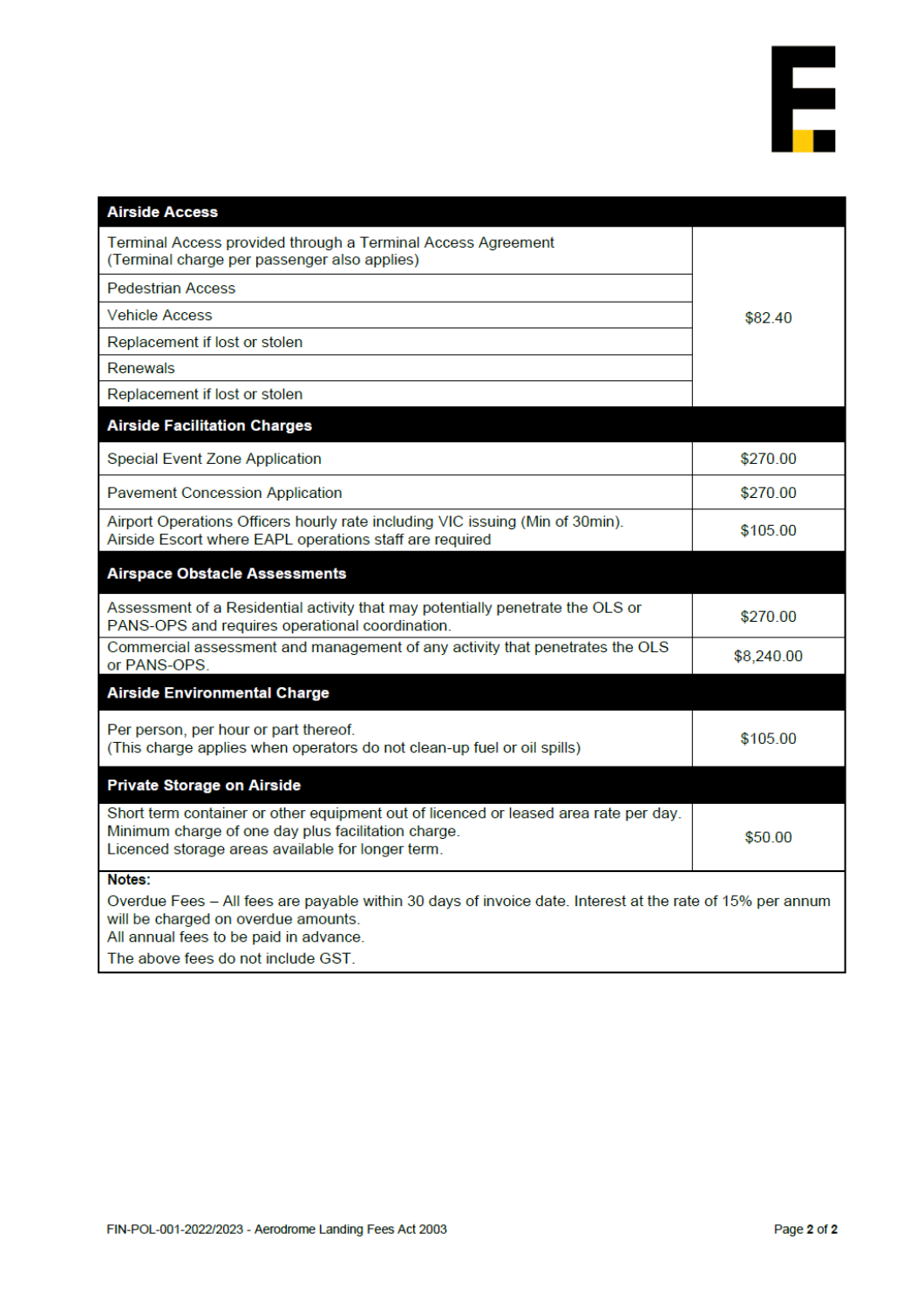

### <span id="page-22-0"></span>**Annexure B – Aeronautical Infrastructure Users Form**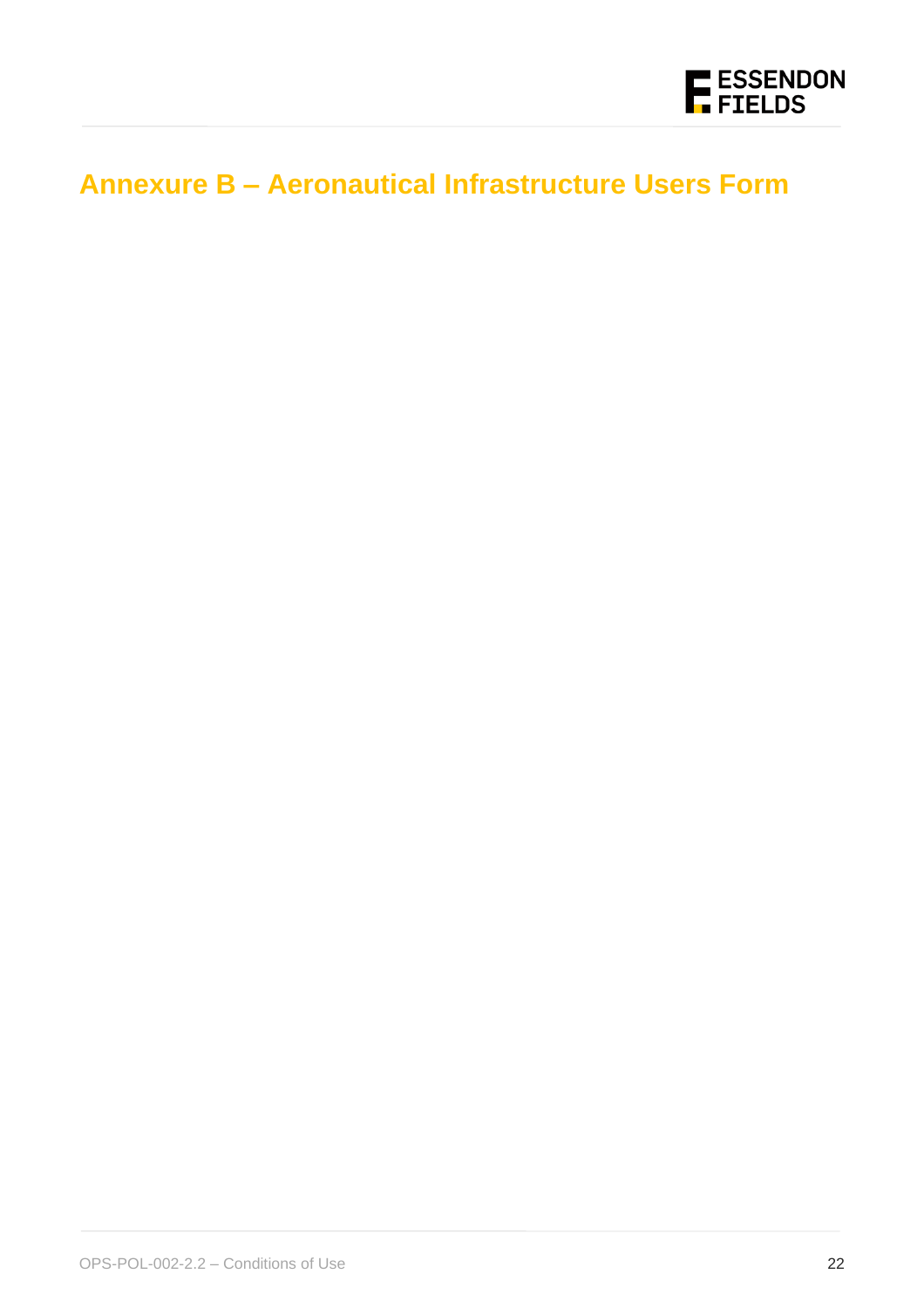# **Information Form for Aeronautical Infrastructure Users**



New users of Essendon Fields Airport are required to complete this form prior to using the aeronautical infrastructure. Email the completed form to enquiries@ef.com.au

| <b>PART A - OPERATOR DETAILS</b>                                                                 |                                |         |                          |                                     |  |
|--------------------------------------------------------------------------------------------------|--------------------------------|---------|--------------------------|-------------------------------------|--|
| <b>Account Name:</b><br>(As it appears on<br>Invoices)                                           |                                |         |                          |                                     |  |
| <b>Account Name:</b><br>(As on Aircraft Register)                                                |                                |         |                          |                                     |  |
| <b>Preferred Account</b><br>Name:                                                                |                                |         |                          |                                     |  |
| <b>Customer No.:</b>                                                                             |                                |         |                          |                                     |  |
| <b>Contact Person 1:</b>                                                                         |                                |         | <b>Position:</b>         |                                     |  |
| <b>Contact Person 2</b>                                                                          |                                |         | <b>Position:</b>         |                                     |  |
| Are you:<br>(Please tick)                                                                        | <b>Aircraft Owner</b>          |         |                          | <b>Owner's Representative Agent</b> |  |
| <b>Trading Name:</b>                                                                             |                                |         |                          |                                     |  |
| ABN:                                                                                             |                                |         |                          |                                     |  |
| <b>Postal Address:</b>                                                                           |                                |         |                          |                                     |  |
|                                                                                                  | Suburb                         |         | State                    | Postcode                            |  |
| <b>Primary Contact</b><br>Number:                                                                |                                | Number: | <b>Secondary Contact</b> |                                     |  |
| <b>Primary Email Address:</b>                                                                    |                                |         |                          |                                     |  |
| <b>Secondary Email</b><br><b>Address:</b>                                                        |                                |         |                          |                                     |  |
| Fax Number:                                                                                      |                                |         |                          |                                     |  |
| How would you prefer<br>to receive invoices?<br>(Please tick)                                    | Email                          |         | Post                     | Fax                                 |  |
| <b>PART B - FLEET DETAILS</b>                                                                    |                                |         |                          |                                     |  |
| Please list all aircraft you have an interest in, indicating if you are the owner/operator/agent |                                |         |                          |                                     |  |
| Registration                                                                                     | Owner (if other, give details) |         | Operator                 |                                     |  |
|                                                                                                  |                                |         |                          |                                     |  |
|                                                                                                  |                                |         |                          |                                     |  |
| Other important<br>information:                                                                  |                                |         |                          |                                     |  |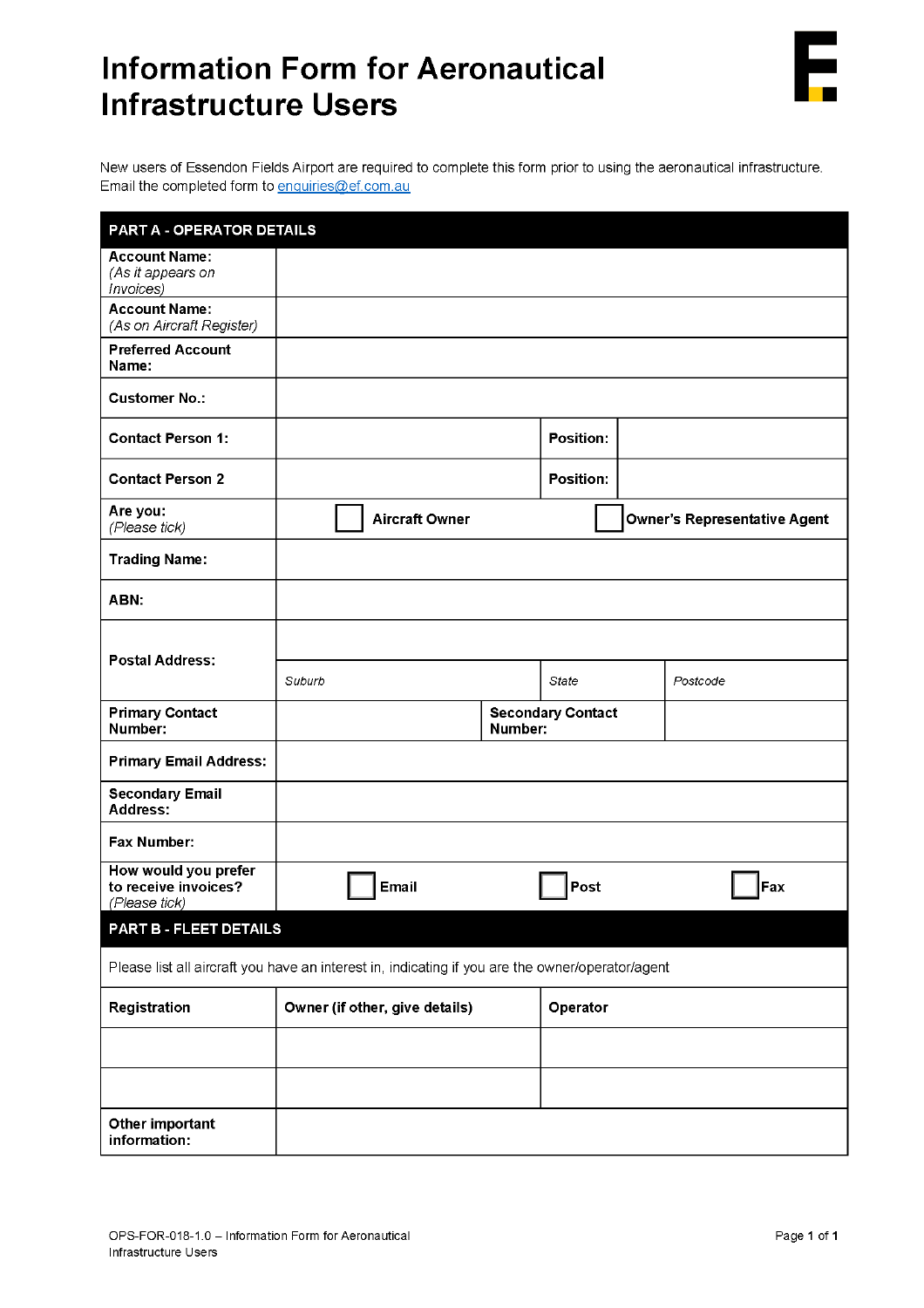

### <span id="page-24-0"></span>**Annexure C – Notification of Aircraft Details**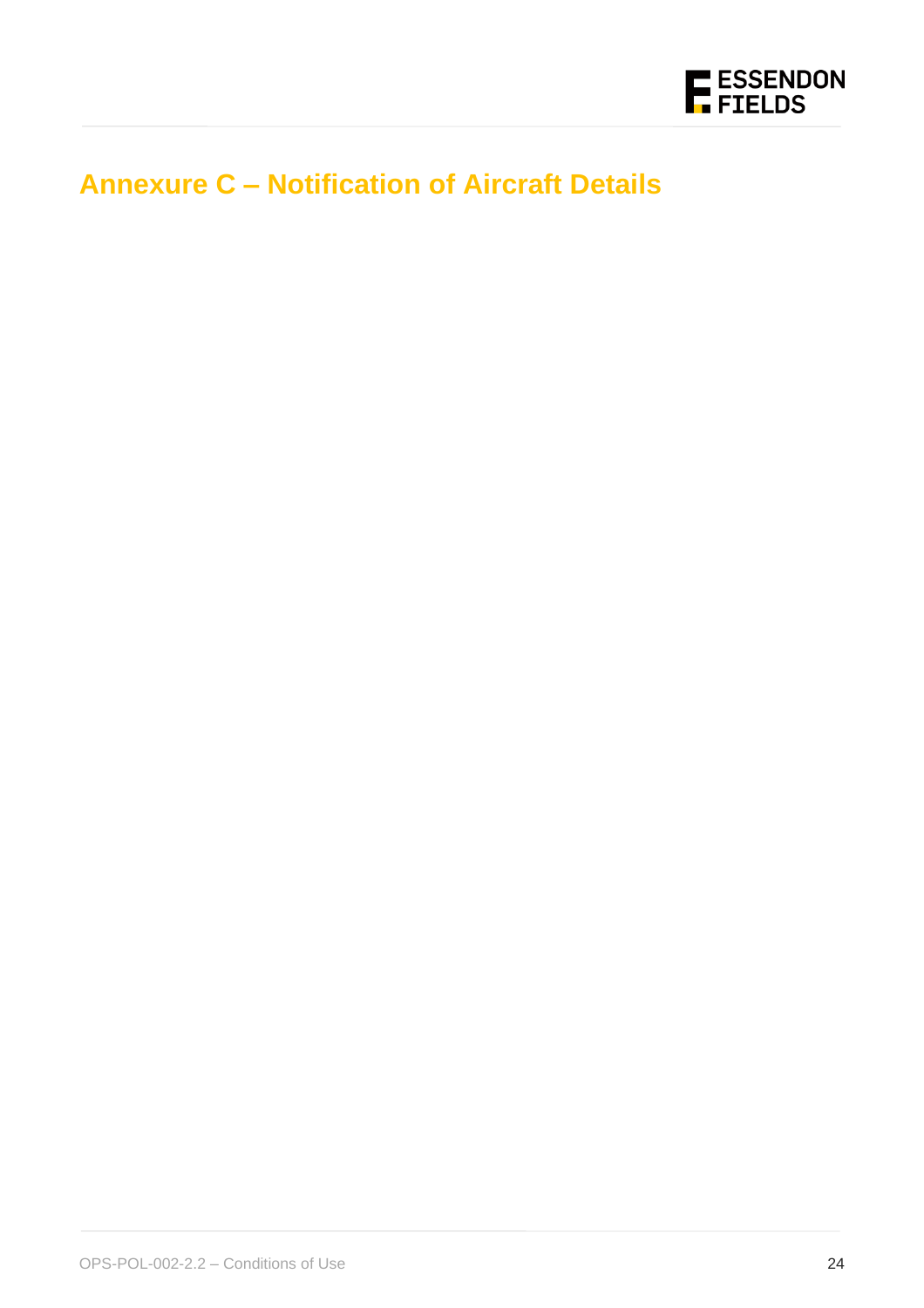# **Notification of Aircraft Details**



This form is to be completd for each aircraft using Essendon Airporty Pty Ltd's Facilities and Services. If any of the details change, you must complete and submit a new form. Email the completed form/s to enquiries@ef.com.au

| <b>PART A - AIRCRAFT DETAILS</b>                   |        |                                              |       |       |  |          |  |          |
|----------------------------------------------------|--------|----------------------------------------------|-------|-------|--|----------|--|----------|
| <b>Aircraft Registration:</b>                      |        |                                              |       |       |  |          |  |          |
| <b>Aircraft Type:</b>                              |        |                                              | MTOW: |       |  |          |  |          |
| <b>Usual Home Airport of</b><br>Aircraft:          |        |                                              |       |       |  |          |  |          |
| Are you:                                           |        | <b>Certificate of Registration</b><br>Holder |       | Owner |  |          |  | Operator |
| <b>PART B - CERTIFICATE OF REGISTRATION HOLDER</b> |        |                                              |       |       |  |          |  |          |
| Name:                                              |        |                                              |       |       |  |          |  |          |
| <b>Address:</b>                                    |        |                                              |       |       |  |          |  |          |
|                                                    | Suburb |                                              | State |       |  | Postcode |  |          |
| <b>Primary Contact</b><br>Number:                  |        |                                              |       |       |  |          |  |          |
| PART C - OWNER (If different to C of R Holder)     |        |                                              |       |       |  |          |  |          |
| Name:                                              |        |                                              |       |       |  |          |  |          |
|                                                    |        |                                              |       |       |  |          |  |          |
| <b>Address:</b>                                    | Suburb |                                              | State |       |  | Postcode |  |          |
| <b>Primary Contact</b><br>Number:                  |        |                                              |       |       |  |          |  |          |
| <b>PART D - OPERATOR</b>                           |        |                                              |       |       |  |          |  |          |
| Name:                                              |        |                                              |       |       |  |          |  |          |
|                                                    |        |                                              |       |       |  |          |  |          |
| <b>Address:</b>                                    | Suburb |                                              | State |       |  | Postcode |  |          |
| <b>Primary Contact</b><br>Number:                  |        |                                              |       |       |  |          |  |          |
| <b>PART D - EFFECTIVE DATES OF OPERATION</b>       |        |                                              |       |       |  |          |  |          |
| From:                                              |        |                                              | To:   |       |  |          |  |          |
| Name & Signature of<br>person completing<br>form:  |        |                                              | Date: |       |  |          |  |          |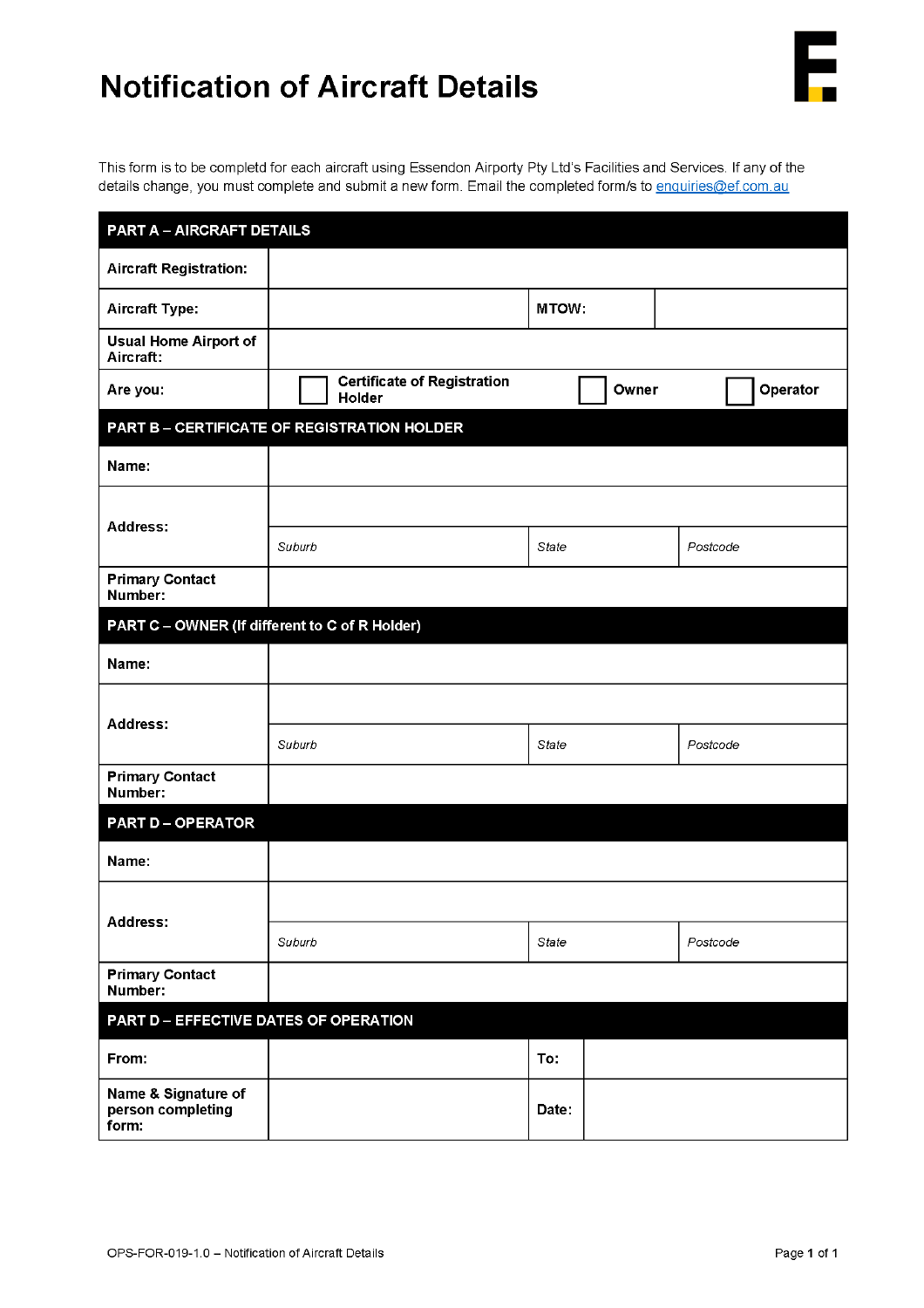